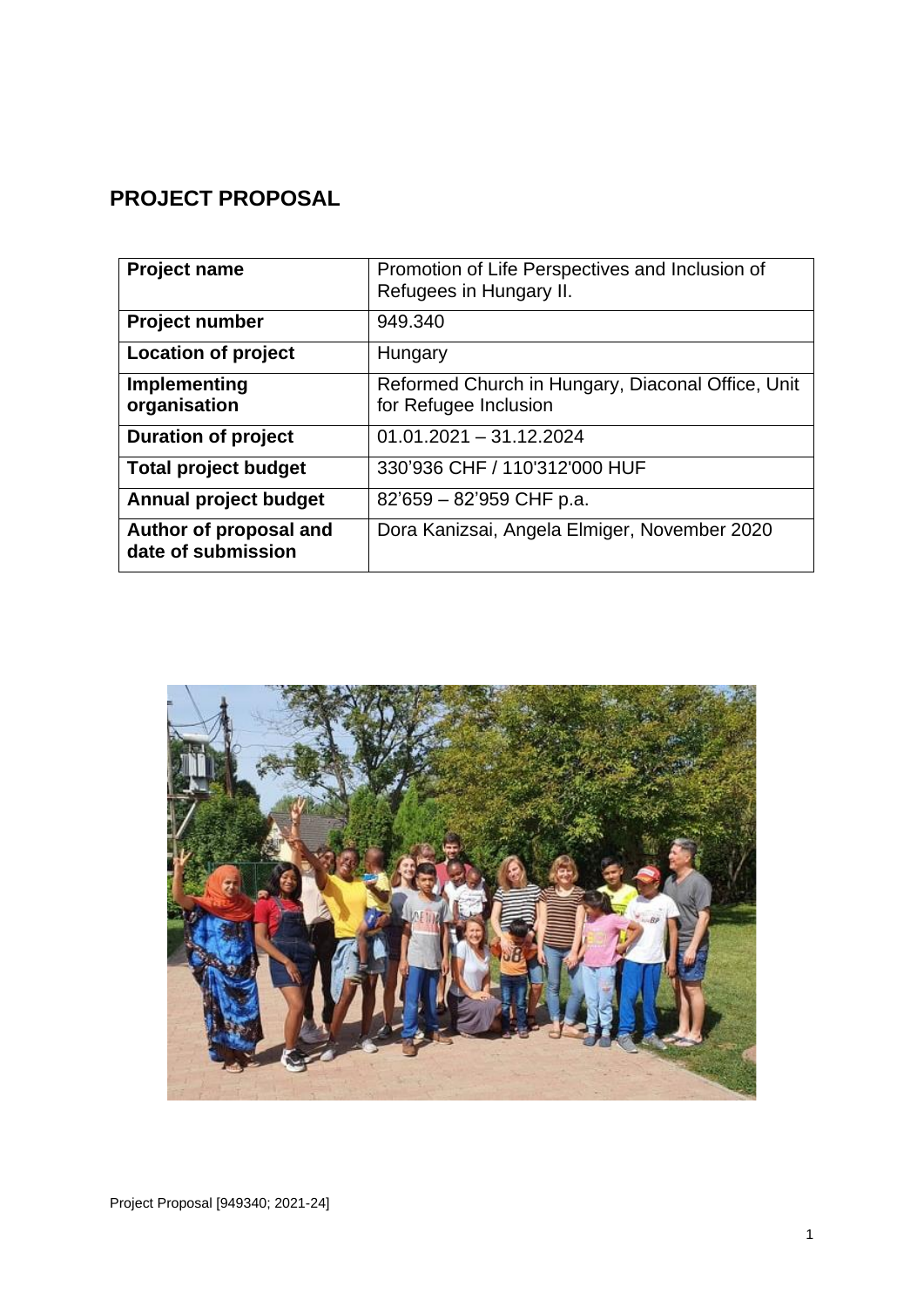|         |     | 2 POSITIONING THE PROJECT IN THE HEKS/EPER COUNTRY/PROGRAM  5  |  |  |
|---------|-----|----------------------------------------------------------------|--|--|
|         |     | 3 CONTEXT ANALYSIS AND JUSTIFICATION OF THE PROJECT CHOICE 5   |  |  |
|         | 3.1 |                                                                |  |  |
|         |     |                                                                |  |  |
|         |     |                                                                |  |  |
| 4       |     |                                                                |  |  |
|         |     |                                                                |  |  |
|         |     |                                                                |  |  |
|         |     | 4.3 BENEFICIARIES / TARGET GROUP(S) / PEOPLE OF OUR CONCERN 12 |  |  |
|         |     |                                                                |  |  |
|         | 4.5 |                                                                |  |  |
|         |     |                                                                |  |  |
|         |     |                                                                |  |  |
|         |     |                                                                |  |  |
|         |     |                                                                |  |  |
| 5       |     |                                                                |  |  |
|         |     |                                                                |  |  |
|         |     |                                                                |  |  |
| 6       |     |                                                                |  |  |
| 7       |     |                                                                |  |  |
| 8       |     |                                                                |  |  |
| 9       |     |                                                                |  |  |
| 10      |     |                                                                |  |  |
| 11      |     |                                                                |  |  |
| $12 \,$ |     |                                                                |  |  |

# **Table of Contents**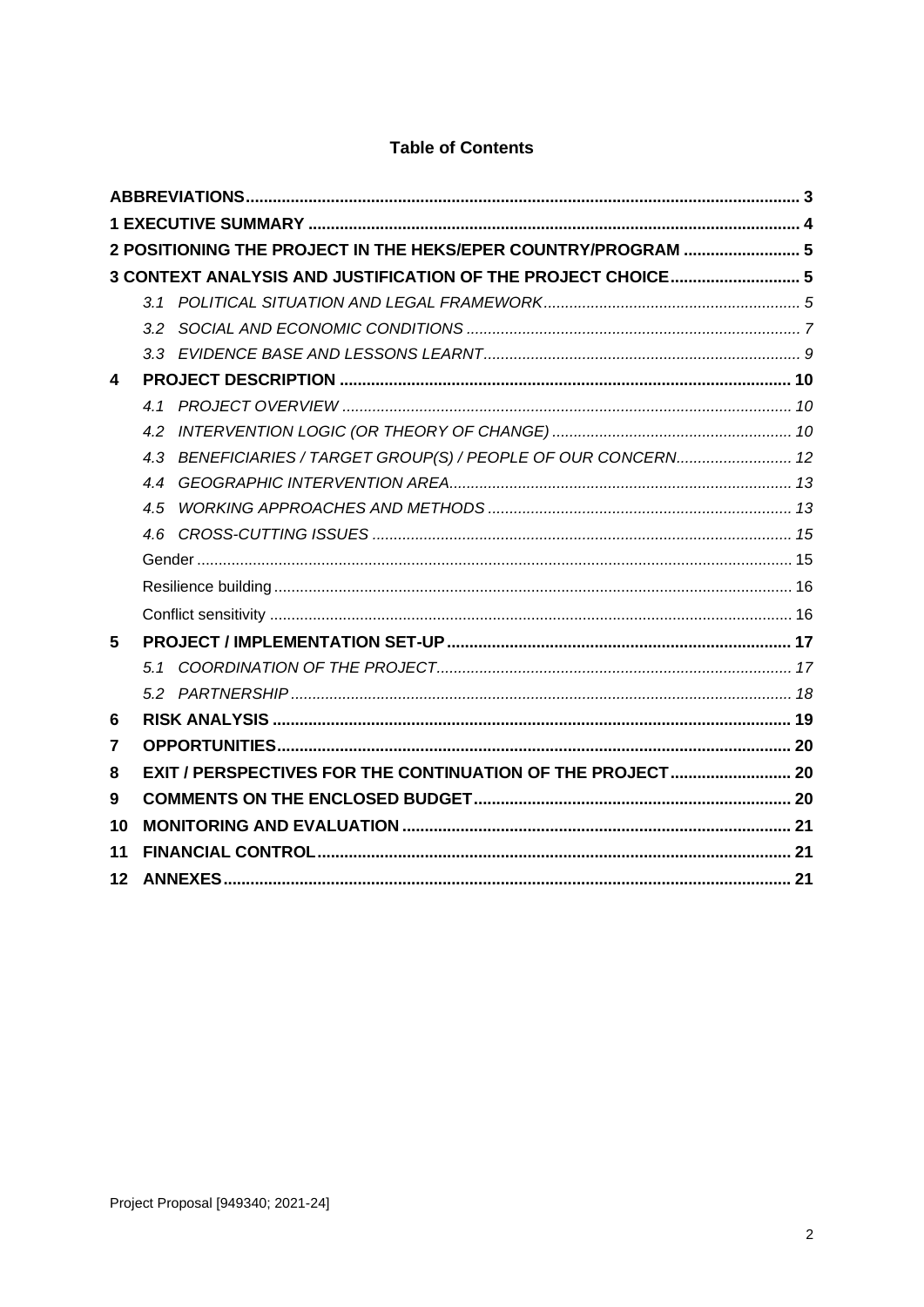# <span id="page-2-0"></span>**ABBREVIATIONS**

- AMIF Asylum Migration and Integration Fund of the European Union (2014-2020)
- AMF Asylum and Migration Fund of the European Union (2021-2027)
- ERF European Refugee Fund (-2013)
- TCN Third Country Nationals
- DO Diaconal Office of the RCH
- RCH Reformed Church in Hungary
- HRCA Hungarian Reformed Church Aid
- UNHCR United Nations High Commissioner for Refugees
- <span id="page-2-1"></span>RCA Reformed Church in America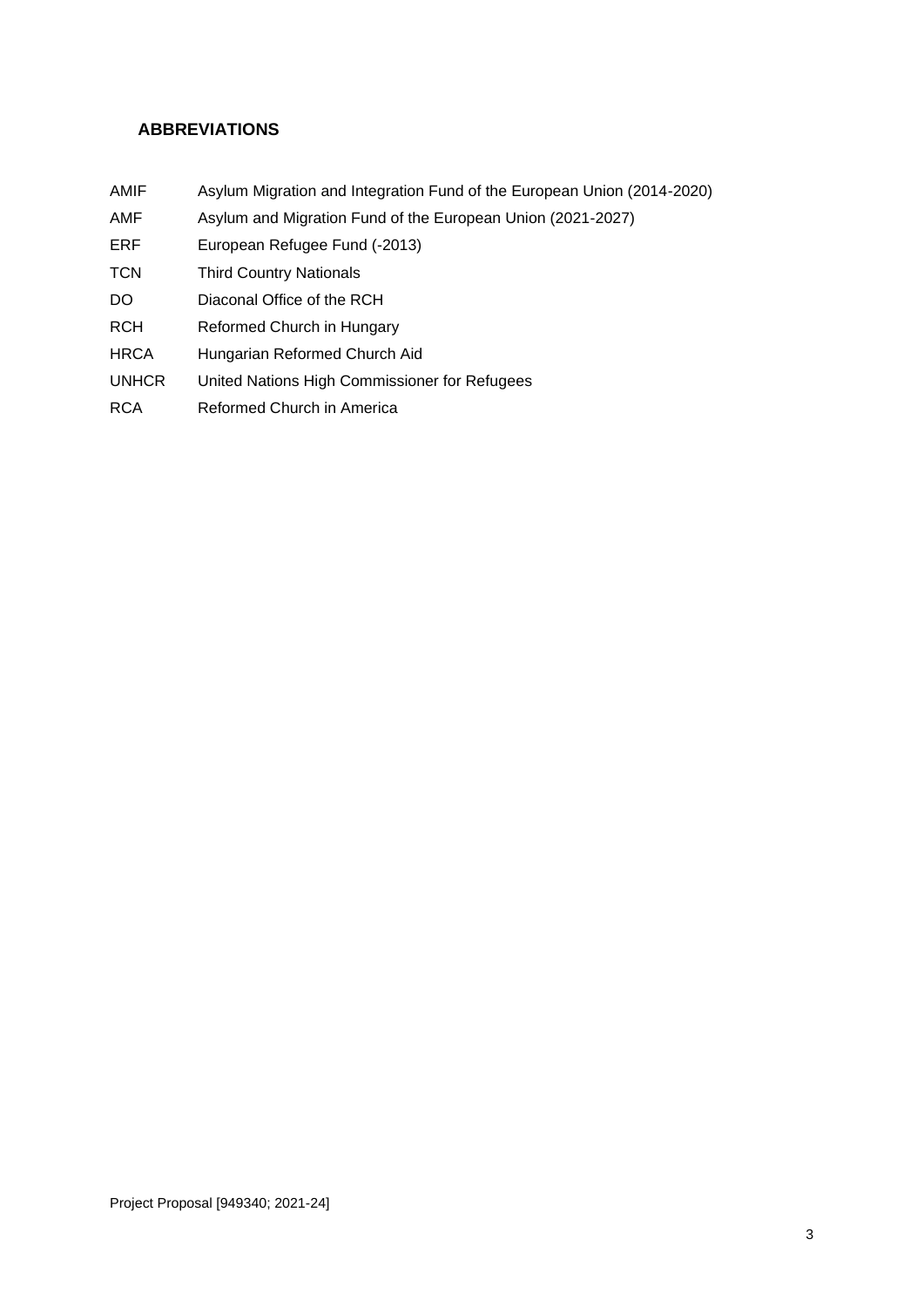# **1 EXECUTIVE SUMMARY**

This proposal is building on the achievements and the experiences of the HEKS/EPER Country program 2017-2020 and the "Promotion of Life Perspectives and Inclusion of Refugees in Hungary" project. Since 2015 the political discourse in Hungary continuously maintained the theme that immigration is among the highest risks for national security, as well as organizations that aid immigrants. In this fearful and hostile social environment recognized refugees and documented immigrants face extremely challenging situations in their daily life in Hungary, not only in daily situations but also in official procedures while seeking access to basic public services. Since 2015 the situation for refugees and migrants in Hungary has become increasingly difficult, there is (i) a deteriorating legal environment focusing specifically on the immigration system, border protection and the abolishing of financial aid upon arrival, (ii) the withdrawal of integration services, but also (iii) a general erosion in social support that puts marginalized communities in hardship e.g. shrinking the access to social security, and the (iv) shrinking space for civil society that was the last resort in aiding marginalized communities such as people in need among the immigrant communities within Hungary.

The RCH recognizes these issues and seeks to play a larger role in the inclusion and care of refugees in Hungary. In the past project cycle the RCH with the help of HEKS/EPER and the partnership of Kalunba Social Services Ltd was able to take ownership for its refugee ministry, to maintain its vital services through these difficult years and to remain one of the few significant actors in Hungary in the inclusion of refugees. After the successful completion of the previous four-year project cycle, RCH continues its commitment for the refugee ministry and takes over the responsibility for implementing the social and educational inclusion program, while Kalunba's focus will be on the support of adults' vocational development and employment.

The objective of this project is to develop the commitment, structures and capacities of and within the Reformed Church in Hungary for the inclusion of refugees and migrants, both by supporting the inclusion of refugees and migrants through an educational program and social work and by sensitizing church members and influencing the public narrative about refugees in Hungary.

The education program focuses on facilitating the inclusion of refugee children into the Hungarian school system through tutoring and afterschool support and by offering courses for adults to improve Hungarian language skills and recognized general education levels – both preconditions for access to the labour market and for qualification for the simplified naturalization process for refugees. Participants in these programs are also supported by social workers who assist them in coping with daily life in Hungary by providing practical advice and support in finding housing and jobs.

The wider sensitization project for RCH's congregations will take on many forms to help shift the attitude of the broader population "from fear to empowerment" and also help churches contribute to an alternative narrative about refugees in the public discourse. This will be done for example through communications support to share the news of this vital work within the church and beyond, study trips to learn best practices, working with the Mission Office and Diaconia to focus on refugee work for one of their yearly mission conferences, include refugee awareness and competency in pastor and elder trainings.

The structure of the project puts a lot of responsibility on church leadership, but also on other levels of the church to respond supportively and take up this work. Congregational support, through both ordained and lay church leadership, will serve as an important form of support for church leadership to take a more active stance on refugee issues and sensitization.

The second phase of the project is an improved continuation of the first phase, considering the learnings from maintaining this work in a shrinking space. In the new phase, the project can count on stronger ownership of the church, which is reflected in a new structure that anchors the refugee ministry further under the roof of the Diaconal Office. Other local and international partnerships are strengthened as well, so that the project e.g. will be able to use public community spaces and can count on a steady financial support of international church partners. Furthermore, a focus on staff capacities and wellbeing was added to maintain a psychosocial balance despite shrinking space for this work.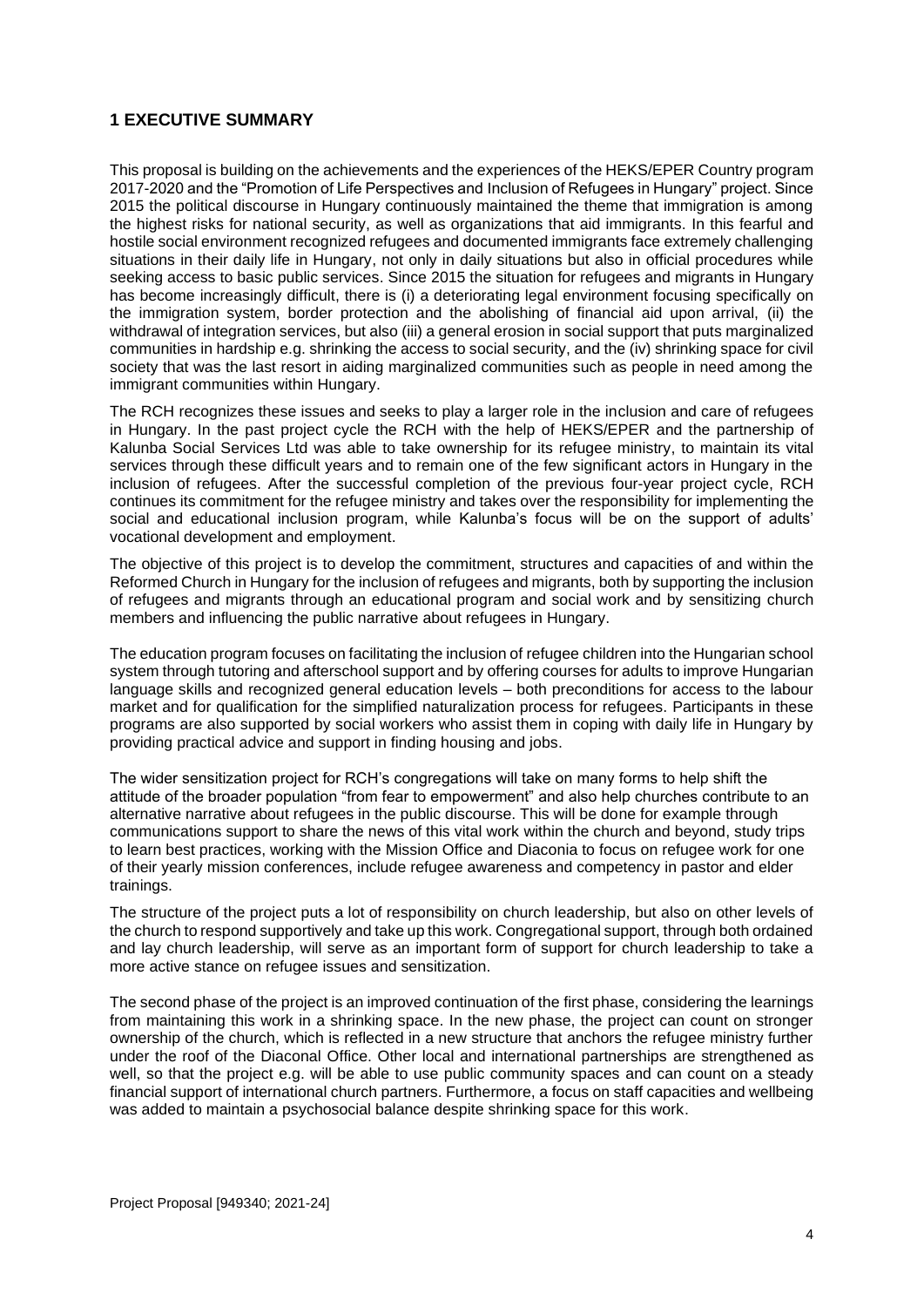# <span id="page-4-0"></span>**2 POSITIONING THE PROJECT IN THE HEKS/EPER COUNTRY/PROGRAM**

HEKS/EPER is setting up a country strategy with the RCH with the overall goal that marginalized groups, Roma and Refugees/Migrants are better integrated into church and society thanks to strengthened church commitment, structures, capacities and involvement of pastors, lay people and volunteers.

The project "Promotion of Life Perspectives and Inclusion of Refugees in Hungary" is part of this country strategy, covering the work with refugees and migrants and contributing to the CC objectives "Strengthening and Inclusion of the disadvantaged", "Strengthening of Church life" and possibly "strengthening ".The project also contributes to HIP outcome 2 (overcoming political, social and economic discrimination) through the outputs "group relations improved", systemic access to services", "communities claim rights", "duty-bearers fulfil obligations".

# <span id="page-4-1"></span>**3 CONTEXT ANALYSIS AND JUSTIFICATION OF THE PROJECT CHOICE**

#### <span id="page-4-2"></span>*3.1 POLITICAL SITUATION AND LEGAL FRAMEWORK*

The RCH has been working with refugees since 2006 with the founding of its Refugee Ministry, first refugee reception centers were regularly visited by mission workers and volunteers, providing counselling and basic care to the asylum seekers, but also offering services that aimed to improve the relationship with the camp staff and the asylum seekers, such as offering English classes by native English teachers that came to serve through various church partnership programs. In 2008 the Synod adopted the Strategy for the mission among the refugees<sup>1</sup>. Soon the foundations of a basic integration program were put down and the ministry started to grow and offered significant services throughout the years.

2015 saw a large increase of human migration and the emergency response capacity of the Hungarian Reformed Church Aid sought to respond quickly and efficiently to the needs of thousands of refugees in the country by providing much needed shelter, clothing, toiletries, and food. At the same time, the refugee ministry went through a restructuring as a consequence of the anti-immigration political turn and also due the coinciding delay of the AMIF 2014-2020 allocation's distribution. In Hungary even in the times when the state provided some integration services the AMIF (or previously the European Refugee Fund) were enabling the valuable gap-filling services in education, housing, employment services for TCNs. ERF funded projects came to an end in June 2015 and the new allocations of first funds started in March 2016. In these uncertain times Kalunba was set up with the ability to react promptly even in the times without EU funds available thanks to the RCH's partners solidarity funds. The HEKS/EPER partnership solidified not only the previous funding cycle but also the stability of the relationships between these actors. EU funds were once again released, and the operation could serve over 400 clients yearly between 2016-2018. Many of the clients gained well established jobs, received Hungarian language exams, various qualifications, and even Hungarian citizenship despite the ever changing legal, socio-political environment.

Since 2015 in Hungary the political communication and public discourse has been dominated by references to the threats to national security that migrants and refugees present, the obligation of Hungary to defend the borders of EU, and the need to protect "Christian Europe" from "Islamization" and the dangers of terrorism. This tone uses the anxiety of citizens for mere political purposes and had a huge impact on public discourse.

According to UNHCR, the number of Asylum-seekers in Hungary has seen a major increase since 2012 when the number of asylum according to the Hungarian Central Statistical Office was just 2,157 people and around 450 people were recognized annually. This number grew to 18,900 applications in 2013 with less than 420 recognized persons. In 2014 there were 42,777 applications for asylum and, of these, just over 480 were accepted. 2015 saw even more people seeking asylum in Hungary, with 175,693 applications and only 350 recognized.

<sup>1</sup> https://reformatus.hu/documents/502/Strategy\_of\_RCH\_on\_Mission\_among\_Refugees.pdf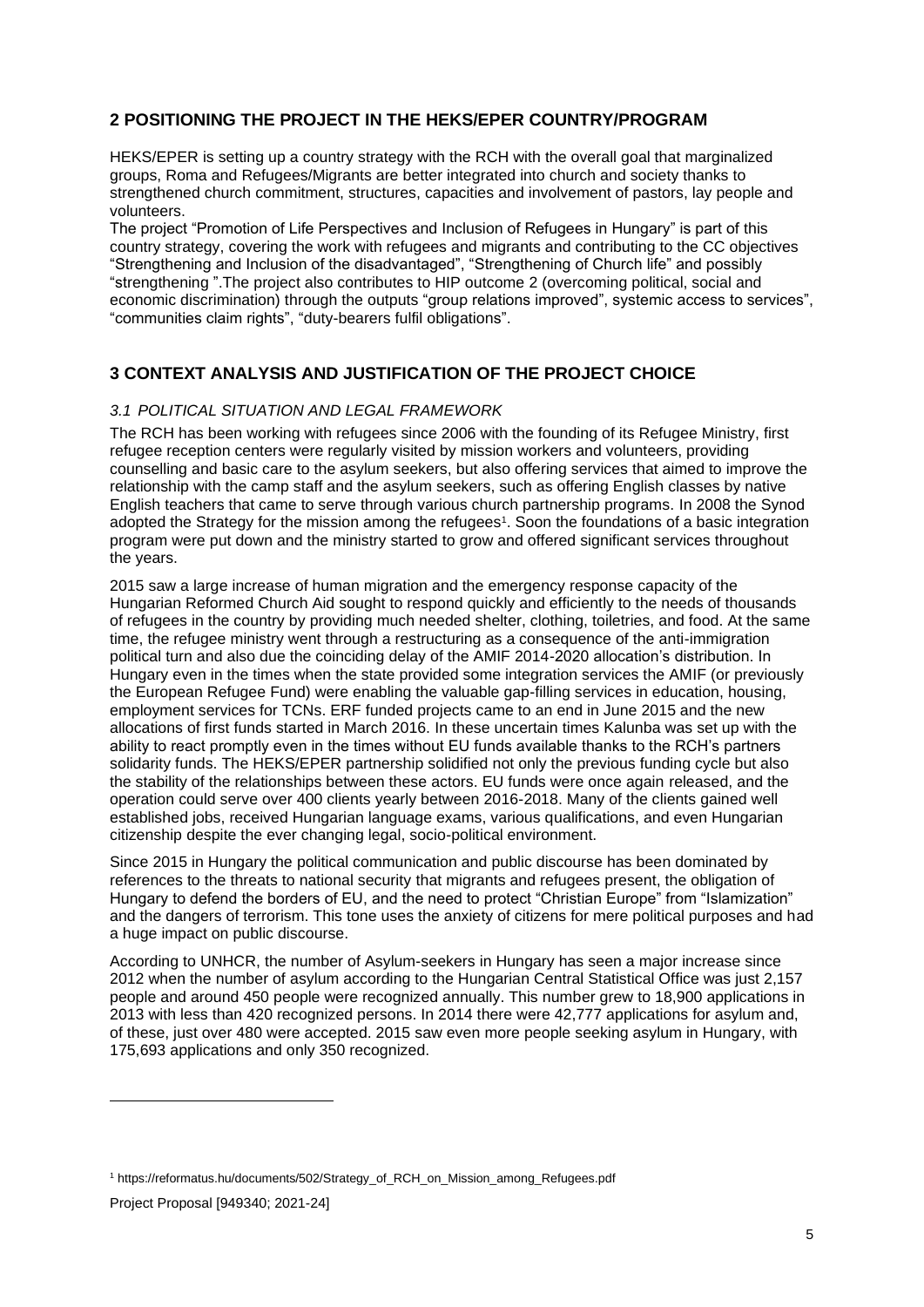Refugees had been coming through Hungary for many years, but this migration movement was not visible to the wider public until after the January 2015 Charlie Hebdo attack in Paris, France. After this time, the government took a hard line on refugees and capitalized on the nations fear to enact harsh laws to keep asylum seekers out. In the matter of around a year, not only the asylum law but even the constitution has been altered, a border fence was erected, financial support for refugees arriving after April 1, 2016 has been cut off, and public discourse about refugees has taken a turn for the worse. Ever new editions of the anti-refugee and anti-migrant communications campaigns have been funded by the government in order to steer public opinion in a certain direction.

The Fundamental Law of Hungary includes provisions on the right of refugees to asylum and protection from refoulement (Article XIV). However, the Seventh Amendment to the Hungarian Fundamental Law, adopted on the world refugee day in 2018 (the 20th of June), includes a new provision in the beginning of Article XIV which states: "No alien population shall be settled in Hungary" (Article XIV (1)). The constitutional amendment also includes a provision which denies asylum to a foreign national who "arrived in the territory of Hungary through any country where he or she was not persecuted or directly threatened with persecution" (Article XIV (4)).<sup>2</sup> Since Hungary regards Serbia as a safe third country and as an asylum seeker can only submit an application in the transit zones along the Serbian border, the new inadmissibility ground has made it practically impossible to obtain refugee status in Hungary.

The "crisis situation due to mass immigration" decreed by the Hungarian government on the 15th of September 2015, is still in force after regular extensions by the authorities, the most recent extension is in place until March 7, 2021. The "crisis situation" has not been lifted, even though due to the restrictive measures the number of asylum applications has decreased to 671 in 2018, 500 in 2019, 95 in the first half of 2020. 3 (Hungarian Central Statistical Office). The Hungarian authorities claim that the current number of asylum applications as well the "masses in the Balkans and Turkey" continue to justify the maintenance of the "crisis situation".

Though it was almost impossible to access Hungary over the borders and file valid asylum claims since 2018, new refugee recognitions still happened till February 2020, thanks to the legal aid with court appeals provided by the Helsinki Committee (the official statistics for 2019 are not public). Refugees who arrived in the past years were able to do successful family reunifications mainly thanks to our housing, social, and employment assistance. During 2019 we received many returning refugees from Western Europe, who realized with their Hungarian status they should live in Hungary up until receiving Hungarian citizenship at least, or who were criminalized in Western Europe and were forced to return and needed to restart here. We took up several of these clients during 2019 and believe this assistance is also vital in prevention of criminalization of migrants who find it harder to integrate.

Out of the two Funds under the Migration and Home Affairs of the EU, the national allocation of AMIF (Asylum Migration and Integration Fund) is no more available for Integration since February 2018 though the allocation should be dispersed until the end of 2020. Though the AMIF security and reception facility related projects are still being used – by the government. Also, the Internal Security Fund is continually advertising calls for proposals, where only the government can hand in project applications.

Felipe González Morales, the United Nations Special Rapporteur on the human rights of migrants visited Hungary and Kalunba in July 2019, in an effort to monitor the human rights situation of migrants and to engage in a dialogue with the government and with civil society. He also visited the transit zones and two other facilities where there is a small number of refugees. He concluded that a "manufactured immigrant crisis" exists in Hungary and called on the Hungarian authorities to end their "crisis" approach. In his final report, Felipe González Morales gave voice to his opinion that "regrettably, in the past years, civil society organizations working on migrants' rights in Hungary have experienced multiple obstacles in carrying out their legitimate and important work" <sup>4</sup> .

<sup>2</sup> https://njt.hu/translated/doc/TheFundamentalLawofHungary\_20190101\_FIN.pdf

<sup>3</sup> https://www.ksh.hu/docs/eng/xstadat/xstadat\_annual/i\_wnvn003.html

<sup>4</sup> https://www.ohchr.org/EN/NewsEvents/Pages/DisplayNews.aspx?NewsID=24830&LangID=E

Project Proposal [949340; 2021-24]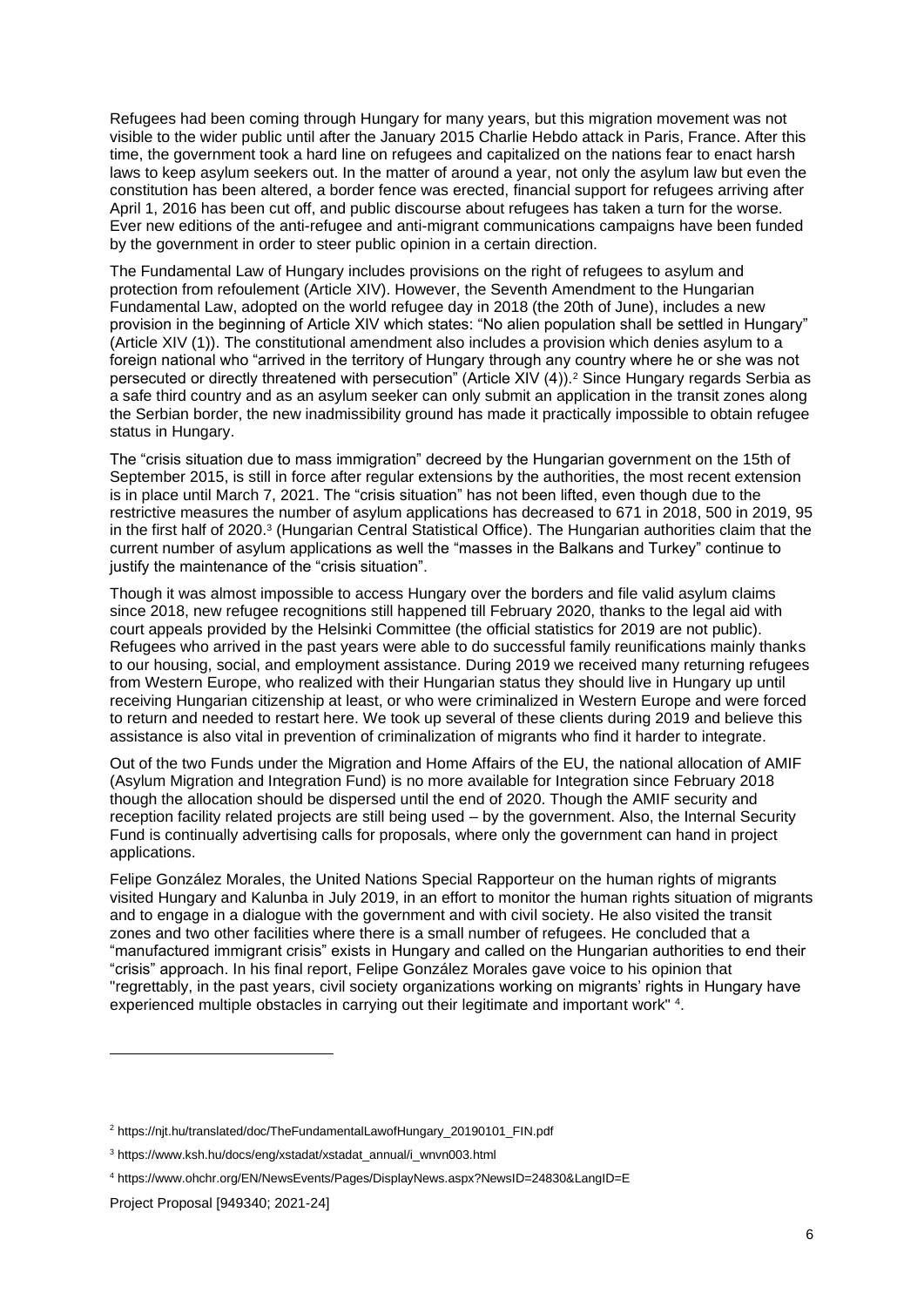Also, from the above-mentioned report we can read about three significant phenomena: "The increasing number of emigration of Hungarians has led to demographic challenges and a labour shortage in the country. Migrant workers contribute to filling the labour gaps on the market, Hungary is facilitating the arrival of an increasing number of migrant workers from other countries. In 2018, nearly 50,000 migrants received work visas in Hungary (with more than 16,000 Ukrainians, and a considerable number from Serbia, and China).

The Hungarian Government has also put in place a scholarship programme attracting an increasing number of international students from countries including for example Iran, Iraq, and Syria. In the academic year of 2019/2020, the Stipendium Hungaricum Scholarship Programme has granted scholarship to over 5,000 students to study in Hungary. The cooperation is based on bilateral agreements with over 70 institutions across five continents.

The report suggests "The rise on the number of migrants in the country requires an urgent examination of the existing anti-migrant rhetoric in both official and public discourses, as it may affect negatively the daily life of migrants thus hindering their integration into the society."

Asylum seekers, refugees and migrant workers are in the country, but no European funds are used to assist these populations in their short- or long-term life in Hungary. And this fact is never mentioned as a security risk.

#### <span id="page-6-0"></span>*3.2 SOCIAL AND ECONOMIC CONDITIONS*

#### **Key data from the immigration statistics:**

**Foreign citizens** residing in Hungary in 2020: total 199,957 (female 82908, male 117 049)

- from Asia: male 28 779, female 24 320)
- from Africa: male 4 859, 2 419)

**People naturalized** in Hungary by country of origin in 2019: in total: 255, most relevant countries in our program:

• Afghanistan: 8, Iraq 7, Iran 21, Mongolia 12, Syria 13, Egypt 103, Algeria 8, Nigeria 7.

**Asylum seekers** arrived in Hungary by citizenship in 2019: Afghan 197, Iraqi 171, Iranian 23, Pakistani 27, Syrian 21, in total with others 500)

We can know the statistical information of the first half of 2020 from UNHCR's internal data provision: only 11 asylum requests were submitted (7 m, 4 w). 66 cases were still pending on 30 June 2020.

Recognition data:

#### **Persons granted refugee status** (January-June 2020):

- Total of 77 (42 Pakistani, 12 Iraqi, 6 Irani, 5 Afghani)
- 38 men (17: 0-13 years old, 1: 14-17 years old, 12: 18-34 yrs old, 8: 35-64 yrs old)
- 39 women ( 15: 0-13 yrs old, 4: 14-17yrs, 12: 18-34 yrs, 6: 35-64 yrs, 2: 65+)

Persons granted subsidiary protection:

- Total of 36 (24 Afghani, 2 Eritrean, 4 Iraqi)
- 20 men (9: 1-13 yrs, 5: 18-34 yrs, 5: 35-64 yrs)
- 16 women (8: 0-13 yrs, 6: 18-34 yrs)

Numbers of unaccompanied minors:

- 2 persons requesting asylum in total:
	- o One Iraqi male child between 0-13 years
	- o One Syrian female child between 0-13 year
- No positive decisions in 2020 so far

Informal spoken information from September 2020 from a high-ranking immigration officer: there are currently around 2500 valid IDs of people of international protection in Hungary (meaning recognized refugees or subsidiary protected people who are still having real ties to Hungary).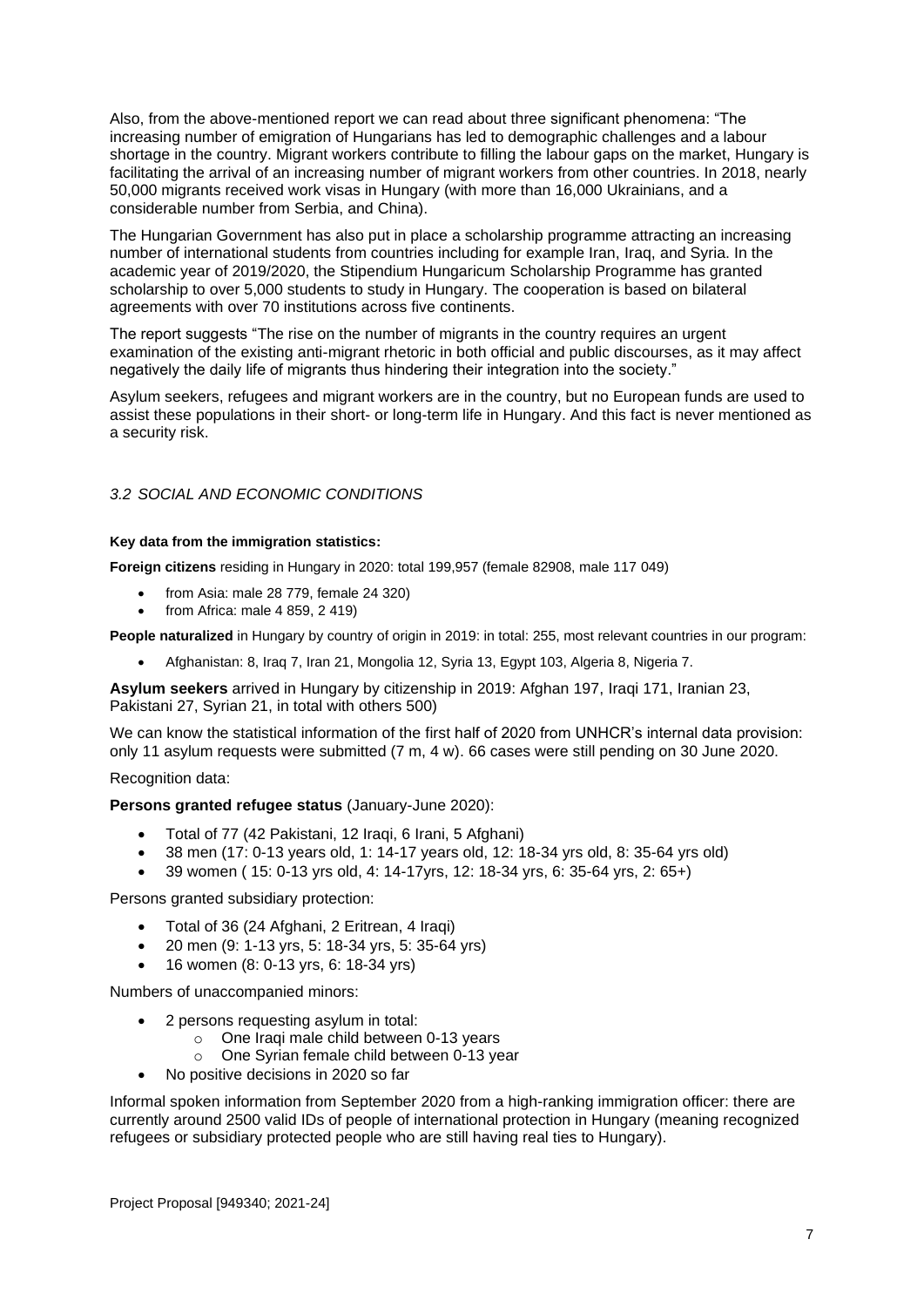To the Gallup World Poll 2018 question: Is the city or area where you live a good place or not a good place to live for immigrants from other countries? results came out as follows: Among the OECD countries Hungary ranks with the lowest number of 17%, a -36% drop compared to 2010.<sup>5</sup>

The minimum wage in 2019 is 450 EUR, average gross earnings in the accommodation and food service activities is 674 EUR, 800 EUR in construction, and 1000 EUR in the economic branches together. With the negative effects of COVID-19 on the economy in the Q2 2020 the GDP is -13.6%, the industrial production is -7,8% (compared to the same period the previous year), the unemployment rate is 4.6%. Housing prices in a two-bedroom downtown apartment are usually around 420 EUR plus utilities, a newly arriving client in the restaurant industry would earn only around 477 EUR net. Finding ends meet is extremely challenging.

In 2015 the Hungarian government has implemented legal changes under a populist claim that refugees should not get any more support than native Hungarians, and so they should receive the same treatment and use the same services. The monthly financial aid in the first two years upon obtaining the legal protection status was abolished. The economic stress refugees experienced eased somewhat in 2019 as the employment market became interested to seek for immigrants in the country to cover the extreme shortage of labour force. Early 2020 due to the COVID-19 pandemic the positive environment on the labour market changed, and refugees working in the service industry first lost working hours and eventually became unemployed. As typically in the restaurant industry, refugees were not employed legally therefore were neither insured nor entitled to unemployment benefits, nor for COVID-19 financial aid.

By law, children seeking asylum and those with international protection have the right and obligation to participate in kindergarten and schooling up to the age of 16. However, the Intercultural Education Programme issued by the Ministry of Education in 2006 encouraged schools to draft their own intercultural education program and hire teacher's assistants for classes where refugee kids are members, and the Ministry provided extra funding for schools drafting their programs to assist them in financing their goals (not anymore). At the time of this program only three schools in Budapest took advantage of this opportunity – two of which did so with the help of the RCH and are now well known to be intercultural and friendly schools for migrant and refugee children. Nowadays, the financial support is not in place anymore, so the schools are receiving more and more migrant-refugee kids due to their good reputation, but the quality is going down since they do not get the extra funding. Schools cannot finance the teacher's assistant's positions and classrooms are large with no chance for personal explanations for students who may need it. Old school teaching styles – frontal presentation – are not helpful and understandable for those who are beginners in Hungarian. In addition, major subject themes are rarely projected on the walls, teacher's handwritten notes on the board are hard to read, and no printed summaries are handed out to students to use as a tangible aid for studying. When we partner with schools we explain the importance of these to the teachers and try to persuade them to use methods such as these so beginners can better understand and pick up information easier. It is a long road though, and one that is not well funded.

There are positive changes in the education system caused by the pandemic, the online school stresses the need of using technological developments that aid also the recently arrived migrant children. Children can develop their skills in digital technology and media literacy, they become more independent and afterschool classes can take place more often, since they don't have to be physically present for each class, saving time that would be spent with commuting. Online teaching also provoked innovative and interesting ways of teaching, bringing in video and audio material, including games and interactive methods. However, the teacher's lack of attention in the big school classrooms and due to the overwork they suffer make it necessary for students to receive extra attention, if not by the parents, than by programs like ours.

Physical presence and regular conversations with peers is also essential when integrating into a community. For many students, it was difficult to keep up their level of Hungarian, and they also greatly missed regularly going to a community. There has to be a cautious awareness to organize community events as soon as possible throughout the pandemic, taking highest care on the necessary safety instructions. Also one has to keep up with the developing online tools for community building

<sup>5</sup> https://news.gallup.com/poll/267248/worldwide-communities-good-migrants.aspx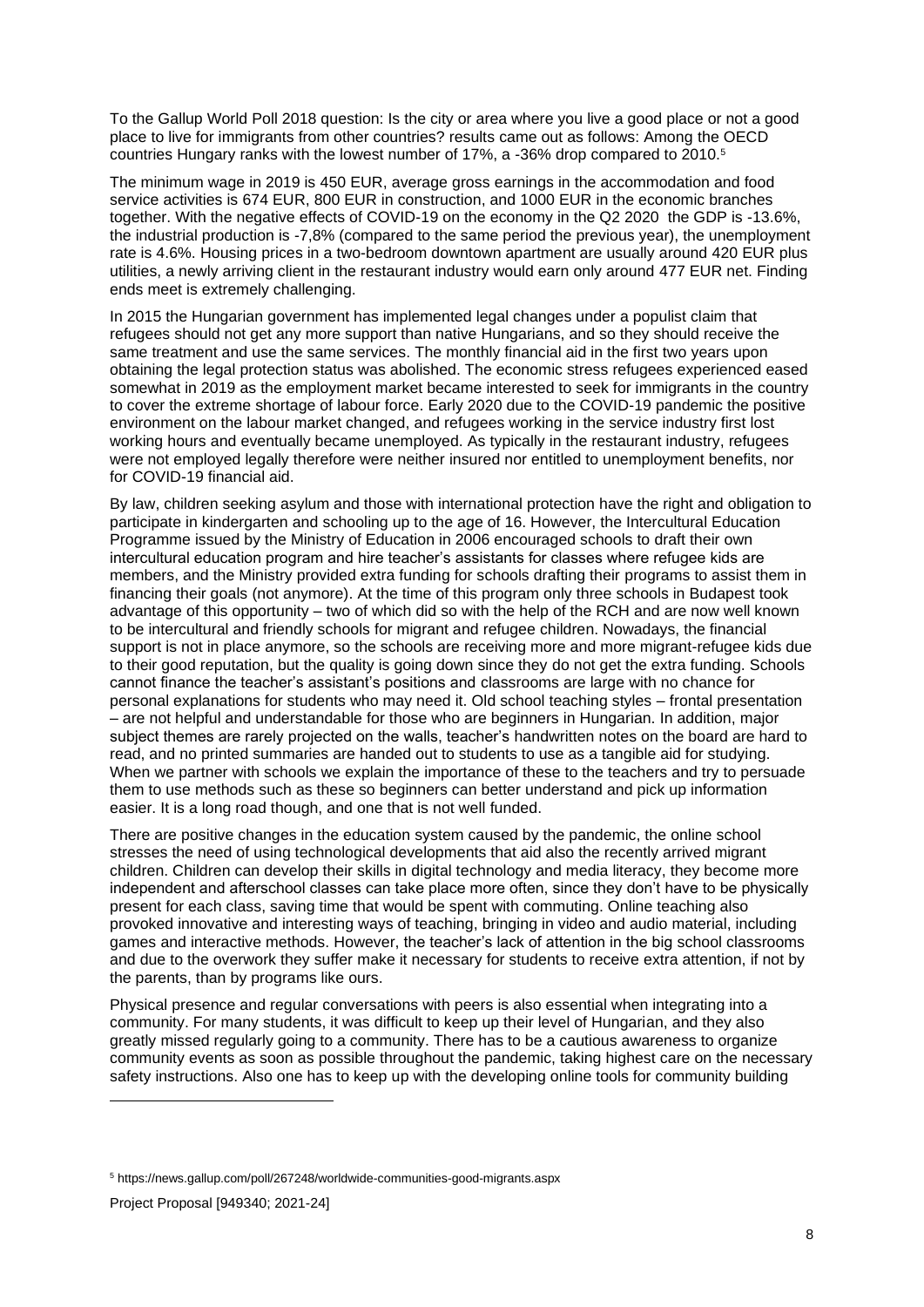and leisure time together eg. in the pandemic we paired up volunteers not only for online afterschool classes but for peer yoga classes as well.

The pandemic is used for further anti-immigration propaganda, news headlines say "All migrants attempting to enter Hungary illegally pose health and "biological" risks, to be averted, "Uncontrolled Migration 'Extreme Danger' to Hungary's Public Health".

### <span id="page-8-0"></span>*3.3 EVIDENCE BASE AND LESSONS LEARNT*

| Lessons learnt from successful / challenging experiences                                                                                                                                                                                                                                                                                                                                                          | <b>Modifications</b>                                                                                                                                                                                                                                                                                                                                                                         |
|-------------------------------------------------------------------------------------------------------------------------------------------------------------------------------------------------------------------------------------------------------------------------------------------------------------------------------------------------------------------------------------------------------------------|----------------------------------------------------------------------------------------------------------------------------------------------------------------------------------------------------------------------------------------------------------------------------------------------------------------------------------------------------------------------------------------------|
| In the previous project the aim was to extend the implementing<br>locations to different congregations and even outside of<br>Budapest this didn't happen and the reason for that is twofold:<br>the negative pressure on organizations didn't allow for this<br>extension, and Kalunba could provide better efficiency and<br>strength if it continued being the centre of these education-<br>community events. | As there is a shortage of funds Kalunba<br>has to give up its current 270 sqm<br>community centre and rely more on<br>congregational capacities, that will overall<br>ensure better congregational cooperation<br>and more strengthened partnership,<br>geographical diversification. But at the<br>same time a small, sustainable centre will<br>be sought for via the municipality's help. |
| Cooperation within the RCH and especially with the DO<br>improved; the unit for refugee integration found its place in the<br>DO structure and the steering group was beneficial for the<br>general operations.                                                                                                                                                                                                   | DO will now also take over full<br>responsibility for the educational program -<br>in agreement with Kalunba, who will focus<br>more on vocational development and<br>economic integration.                                                                                                                                                                                                  |
| Despite the ever-shrinking funding, the education program has<br>to be led by paid professional teachers, but their work should<br>be complemented with a team of volunteers. This has been a<br>successful experience and will have to remain like this.                                                                                                                                                         | Teachers have to be employed for the<br>education of refugees, and volunteer<br>recruitment, training and support has to be<br>improved for more efficient volunteer<br>involvement.                                                                                                                                                                                                         |
| Having a multi-year, focused and successful project such as<br>this HEKS/EPER funded one, gives the safety and security to<br>build on and plan with to access further sources of funds and<br>participate more efficiently in networks etc.                                                                                                                                                                      | We will start to communicate with all our<br>larger donors in a group dialogue ensuring<br>fuller transparency and trust. The<br>HEKS/EPER project will be presented as<br>our core structure that can be supported<br>with smaller extra grants enabling some<br>further activities and services.                                                                                           |
| No matter how many resources we would put into<br>communication, we could never compete with the<br>government's anti-immigration campaign's reach. Sadly, our<br>messages and statements cannot be loud enough.                                                                                                                                                                                                  | The communication strategy has to rely<br>upon intense storytelling, gathering<br>personal experiences and moments from<br>the daily reality of our activities, and from<br>the face-to-face meetings in the community<br>building experiences. We reframe the<br>sensitization pillar under community<br>building and storytelling.                                                         |
| It's extremely valuable and necessary to have a home for this<br>ministry that serves not only as a functional service point but a<br>lighthouse for the community.                                                                                                                                                                                                                                               | Unfortunately, in the times of shrinking<br>financial basis it's only realistic to close the<br>current centre and rely on congregational<br>and church infrastructure. One more<br>possibility that's being currently explored is<br>to win space from local municipalities.                                                                                                                |
| Tutoring children is not only an essential service that the<br>government lacks to provide, it's also a very key way to<br>connect with families and build trust and long term<br>relationships.                                                                                                                                                                                                                  | Continue using contacts with children as an<br>entry point to work with the families.                                                                                                                                                                                                                                                                                                        |
| In the times of constant change and risks and conflicts there<br>was not enough emphasis and care for the wellbeing of staff<br>and volunteers and for a successful sustainable future project<br>and refugee ministry in general, we see it essential to improve.                                                                                                                                                | In the winter of 2019, a dialogue was<br>started. The RCH would receive a mission<br>worker specialized in these services.<br>Jeffrey July Bouman will hopefully arrive to<br>strengthen the team of the refugee ministry<br>starting in the Spring of 2021.                                                                                                                                 |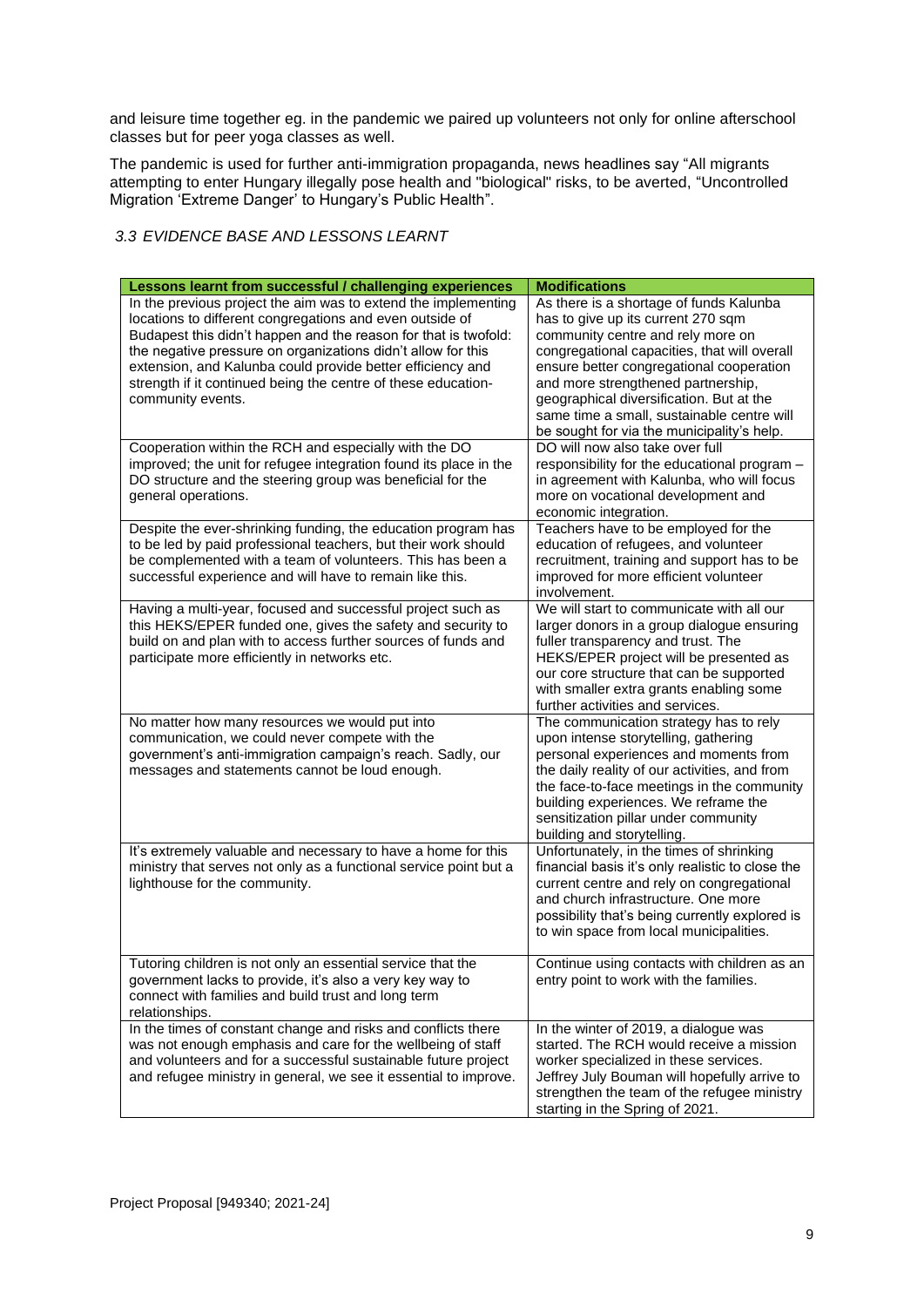# <span id="page-9-0"></span>**4 PROJECT DESCRIPTION**

#### <span id="page-9-1"></span>*4.1 PROJECT OVERVIEW*

The RCH recognizes the hardships faced by refugees in Hungary and seeks to play a larger role in the inclusion and care of them. Through this, the RCH hopes to contribute to an alternative narrative about refugees into the public discourse as well as further aid refugees in their transition to life in Hungary. In the past project cycle the RCH with the help of HEKS/EPER and the partnership of Kalunba Social Services Nonprofit Ltd was able to take ownership for its refugee ministry, to maintain it's vital services through these difficult years and to remain one of the few significant actors in Hungary in the inclusion of refugees. After the successful completion of the previous four-year project cycle, RCH continues its commitment for the refugee ministry and takes over the responsibility of executing the education program. While Kalunba's most focus will be centred on the support of adults' vocational development and employment, under the umbrella of strengthening the social farm Barakfarm that was finally officially launched in 2019 after many years of preparations<sup>6</sup>.

The project is structured in two sub-projects: an education component as well as a wider sensitization component through strengthened communities with an additional cross-cutting element that's focusing on the wellbeing of staff and volunteers.

Through this project, the RCH takes ownership of the Refugee Ministry in order to reaffirm its 2015 Statement of the General Convent<sup>7</sup> and implement its work into the church's wider congregational life. The structure of the project puts a lot of responsibility on church leadership, but also on other levels of the church to respond supportively and take up this work. Congregational support, through both ordained and lay church leadership, would serve as an important form of support for church leadership to take a more active stance on refugee issues and sensitization. This work would create structures for support in order for church leaders to push forward on these topics, knowing that they have a broader scope of support from the RCH behind them.

The wider sensitization project for RCH's congregations will take on many forms to help shift the attitude of the broader population "from fear to empowerment" and also help churches contribute to an alternative narrative about refugees into the public discourse. This will be done in a variety of ways, including: communications support to share the news of this vital work, study trips to learn best practices, working with the Mission Office and Diaconia to focus on refugee work for one of their yearly mission conferences, include refugee awareness and competency in pastor and elder trainings.

We strongly believe that sensitization can only be efficient by creating opportunities for face to face encounters and sharing the real stories of refugees overcoming destruction and restarting their life in Europe in a strong local community that is supporting them. Thanks to our education program and social work we have the chance to practically improve the wellbeing of our clients, and this needs to be heard. The strong cornerstone of our local community has been and will be the St. Columba's Church of Scotland, but we will actively reach out to other congregations to create local gatherings and programs in their premises.

#### <span id="page-9-2"></span>*4.2 INTERVENTION LOGIC (OR THEORY OF CHANGE)*

**Overall goal: Refugees and migrants are better included in Hungarian Society thanks to strengthened church commitment, structures and capacities.**

#### **Outcome 1: Structure**

**The RCH maintains ownership of the Refugee Ministry in order to reaffirm its statement of the General Convent and the Refugee Strategy, and implement its work into the church's wider congregational life**

<sup>&</sup>lt;sup>6</sup> Barakfarm is meant to be a strong social farm in the proximity of Budapest, using the positive environment of the government's initiative to strengthen rural activities and create a strong agriculture. In the long run it's meant to generate enough profit that will be able to fuel Kalunba's activities. In the meantime it creates job opportunities for refugees who come from agricultural backgrounds, and who can eventually move to the farm and enjoy the rural areas where they prefer to live.

<sup>7</sup>https://www.reformatus.hu/data/documents/2015/11/06/RCH\_Statement\_Regarding\_the\_Refugee\_Situation.pdf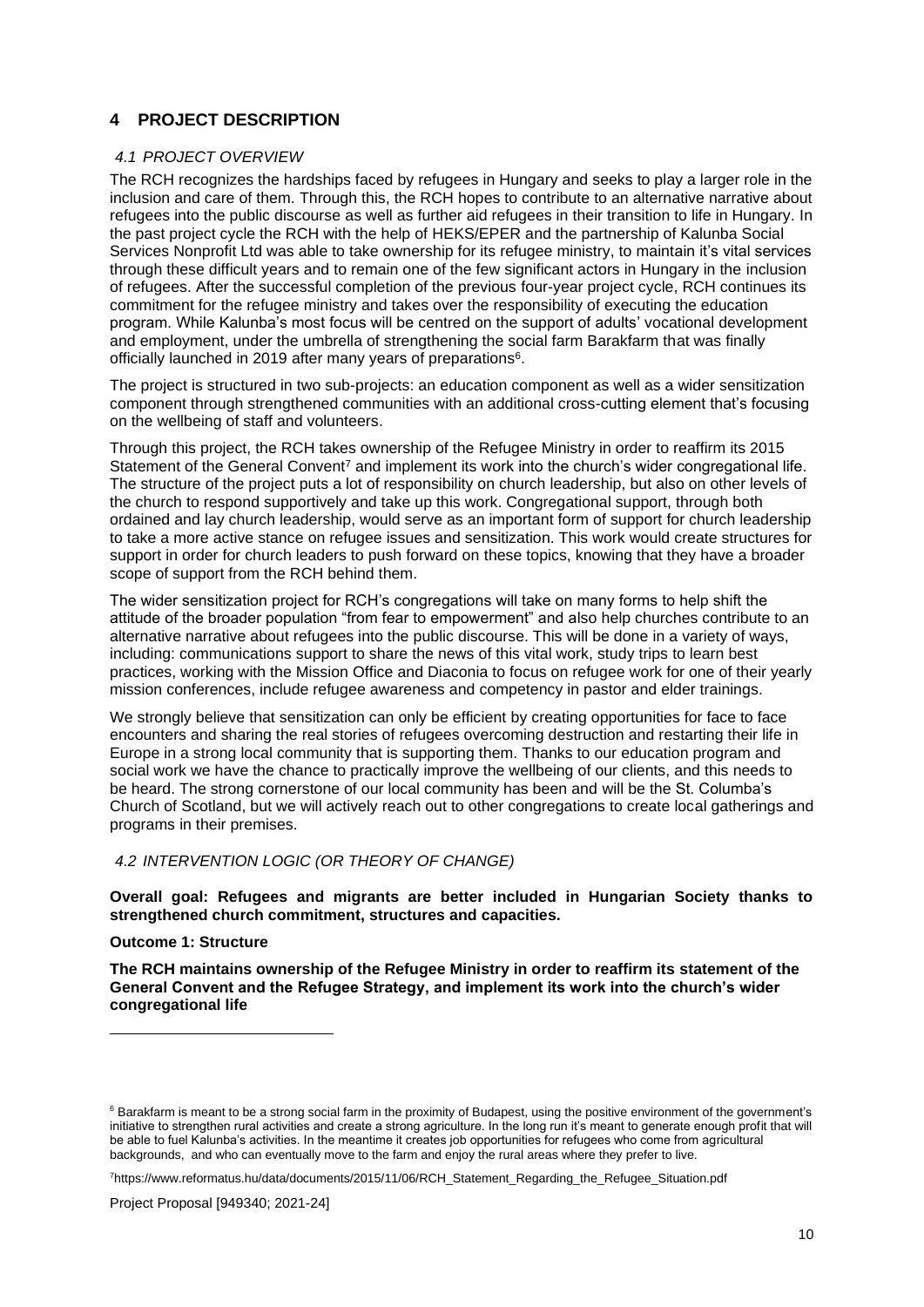The "Refugee Integration Unit" is responsible for the implementation of the project under the DO, fulfilling the responsibilities according to the Refuge Strategy, employing the staff responsible for education and coordinating their activities.

#### **Output 1.1: Maintaining the structure of local partnership among involved church partners**

The regular bi-monthly meetings of the Steering Group will ensure the well-functioning of the partnership, the DO, the Ecumenical Office, the Mission Department, Scottish Mission and Kalunba. Through the regular exchange of these partners if needed, other areas of the church structures can be invited and involved, and mutual events can easier initiated, for 2021 the target is a total of 10 meetings. To improve the structure in the Q1 2021 a conflict sensitivity assessment will be done, and gender and child protection trainings will be held and the policies will be drafted.

#### **Output 1.2: Maintain partnership with the Ecumenical international partners**

Ecumenical partners contribute to the political and financial support of the ministry, to increase transparency and trust, there will be a joint communication towards them, with a first partner meeting in 2021, and ca 10 mutual visits yearly. A study visit to Swiss partners will be organized.

#### **Output 1.3: The responsibility for social inclusion of migrants and refugees becomes a regular topic in church conferences, pastors training events, congregational events**

Despite the alienating political environment, as a result to the strong national and international ecumenical structures the legitimacy and representation of the ministry can be more successful. Church organized trainings and events will allow the ministry to speak for social inclusion and social cohesion (yearly min. 5 occasions), and therefore wider communities within and outside of the church will receive the alternative narrative and be more inclusive and compassionate of migrant and refugees in their own communities. A minimum of 20 articles, reports will be published yearly.

#### **Outcome 2: Education/ Inclusion**

#### **Refugees and migrants have the necessary practical knowledge to deal with everyday situations, education, jobs and housing**

When the state ceased to provide any assistance in integration, it's up to NGOs, churches and local communities to help refugees solve everyday situations. With the team in the ministry and the allies in the local communities our support mechanism can be strong despite the shrinking financial measures. Through education and job search support, advocacy and counseling in housing, the long-term focus is on helping refugees to a dignified life, and as the ultimate protection, obtain Hungarian citizenship. 80% of the clients will report a positive change in their daily reality.

#### **Output 2.1.: Refugee and migrant children are better included into schools**

As schools fail to address refugee and migrant students' needs, with our teachers and volunteers we equip students to succeed in the public education system. Students are offered after school classes, counselling, peer to peer support via volunteers, free time activities, non-formal education approaches, support for their parents to better understand and fulfil the role of a parent in the Hungarian education system. We partner in teacher training programs and host interns from universities, through this we contribute to the improvement of the future of the public school system. We partner with local NGO's and share our experiences in their channels, and participate in sensitization activities towards the public schools and social services.

#### **Output 2.2: Refugee adults can qualify for the simplified nationalization process with their improved language skills, employment history and stable housing situation**

As the key positive legal opportunity in Hungary, we ensure that most of our clients can participate in the simplified naturalization procedure that refugees have the right to request. Upon 3 years of obtaining refugee protection they are eligible to apply if their education, tax history, and legal address is as required. This process needs good counselling, Hungarian and citizenship classes, and general information on the employment and housing requirements. The target is a minimum of 15 citizenship application annually.

#### **Outcome 3: Community development, sensitization**

Church constituencies and local populations have a better/deeper understanding of the situation of refugees and migrants, fear is reduced, and relationships are created (where they did not exist before)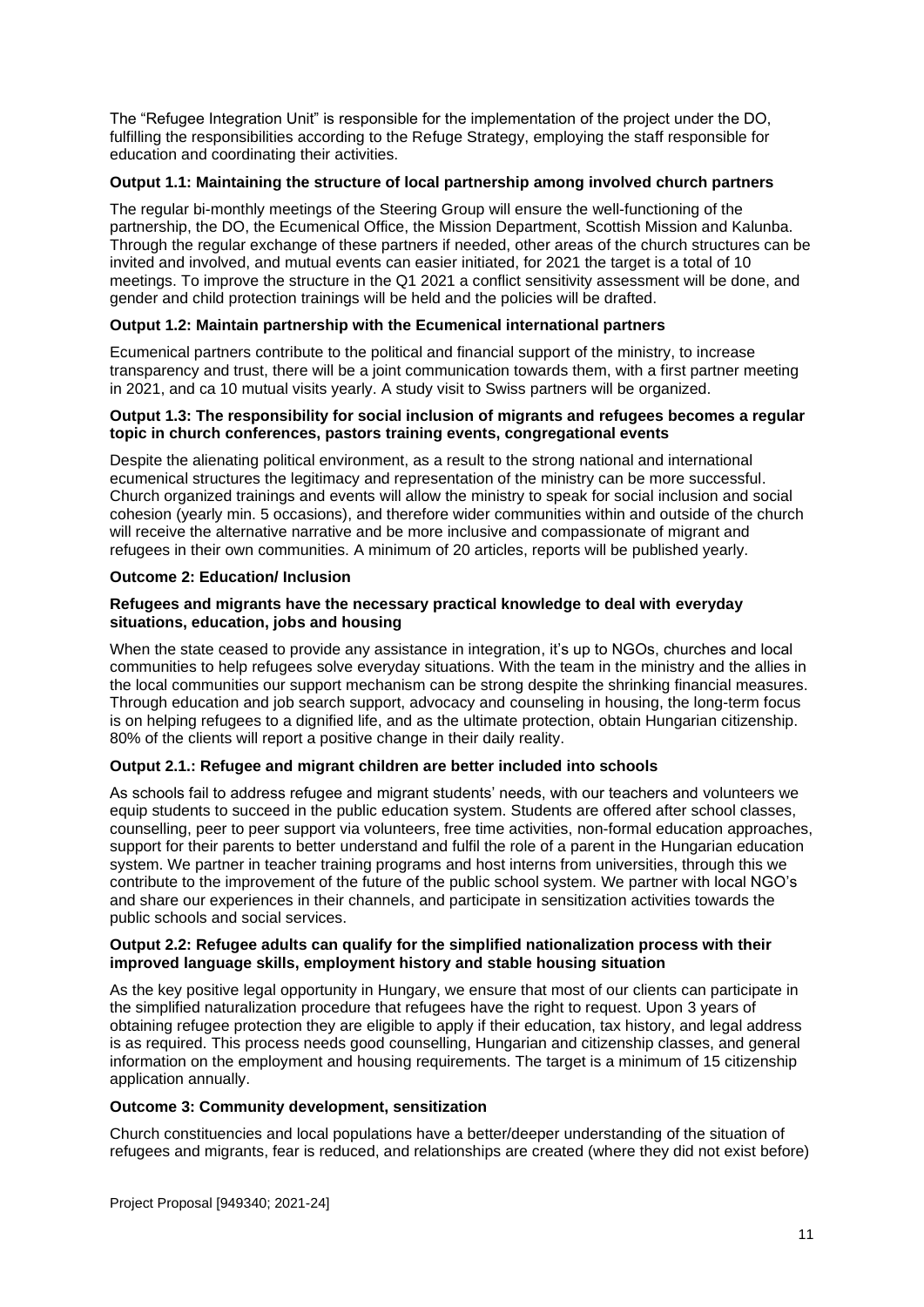or improved (where they existed). Target: at least 200 persons per year report positive change in their views of refugees.

#### **Output 3.1: Regular community events organized with refugees and local populations to create safe space for the mutual understanding of belonging together**

With the existing model of partnership with the Scottish Mission a minimum of yearly 5 community events will be held in the Scottish Mission, and 10 in other congregations. We can join events organized by other congregations, or initiate our own events to share and introduce our ministry, the colleagues, the clients: festivals, cooking sessions, prayer days, volunteer info days, movie sessions, youth events, summer camps, etc. If COVID restrictions will remain in place a fraction of these could be substituted with online sessions. After each event an article of a social media post will be published.

#### **Output 3.2: Volunteers and interns serve as multipliers for the sensitization program**

Volunteers are sought from congregations, universities, multinational companies, its mostly ideal to have a multi-generational team of students, professionals, senior citizens, from various backgrounds. Also long term and full times volunteers are part of the team via ecumenical or European programs. Via their engagement they have a rich source of credible experience that they will share with their own families and networks and will be very important multipliers of our message. The target is 20 volunteer per year, their stories and experiences will be published as well.

#### **Outcome 4: Staff capacities and wellbeing**

The staff and volunteers of the refugee ministry are capacitated and able to maintain a psychosocial balance despite shrinking space for this work.

#### **Output 4.1: Improved peer support integrated in the work of the refugee ministry**

In the years of 2018-2020 due to the de-escalation of the funding security caused by the loss of EU grants, and the increased pressure on NGOs, the changing landscape of refugee protection, the level of anxiety of the management increased. In the emergency operation staff meetings were cancelled and were only occasionally held. In 2021 a balanced operation can be started, and emphasis on strong team work and peer support will be a priority. Wellbeing and personal and professional development will be part of the regular team meetings (of both staff and volunteers), guided by a new colleague to be sent as a mission worker by the RCA.

#### **Output 4.2: Active participation in local conferences, education programs, network meetings in all levels of the team**

In the crisis years we opted out of several meetings and training opportunities and focused mainly only on the service provision. Work time will be allocated to enable the participation in events where staff and volunteers can reflect, learn and grow and share their experiences, eventually serving the overall goal of the project and making it well known and appreciated.

#### <span id="page-11-0"></span>*4.3 BENEFICIARIES / TARGET GROUP(S) / PEOPLE OF OUR CONCERN*

The target group involved in the program:

Education program

- Direct
	- $\circ$  Refugee children, youth, adults (30 youth and 15 adults per semester, equal mix f/m)
	- $\circ$  volunteers and interns serving in the program (15 volunteers, 2 interns per semester, equal mix f/m)
- **Indirect** 
	- $\circ$  Congregations or institutions that send volunteers to the program (3 per semester)
	- o Schools of our students and our volunteers (5-5 per semester)

Community building, sensitization program

- **Direct** 
	- $\circ$  Pastors that go through training (15 per year)
	- $\circ$  Ordained and lay leaders that attend Mission Office conferences with a focus on refugees (30 per year)
	- o Church Elders who undergo training (15 per year)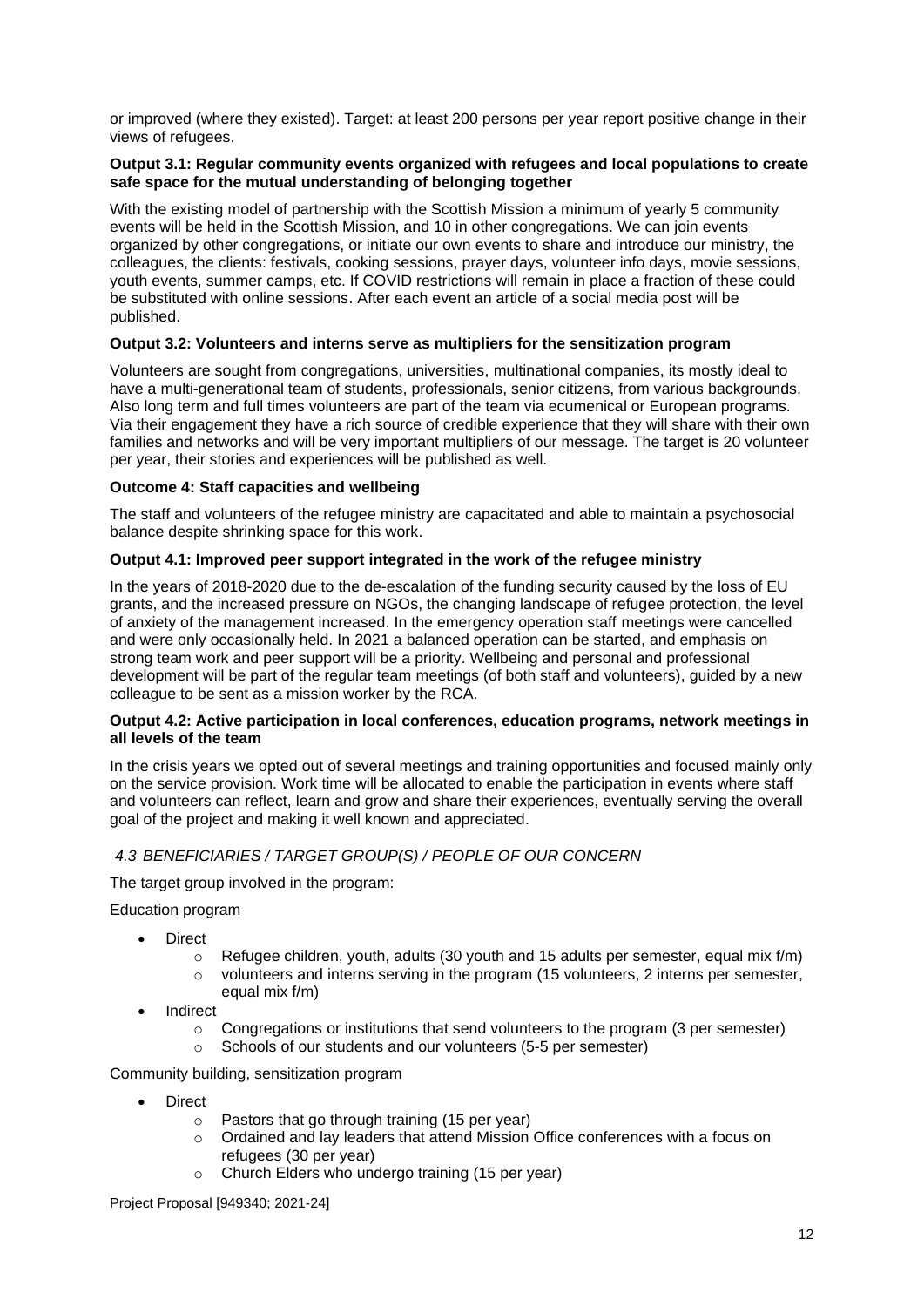- o RCH congregations (5-8 visited each year)
- $\circ$  Refugees who are in exchange with congregations and are part of organizing activities (5-10 each year)
- **Indirect** 
	- o Wider society

The selection of our target groups happens as follows: our program is advertised within the refugeemigrant and NGO community and our local school partners. As a baseline for the education program we consider further support of the students of the 2020 fall semester, currently: 20. We are available for new applicants who arrived recently in the country either with international protection or with visa and are living in a vulnerable household (parents are unemployed, unqualified, don't speak Hungarian). We are opened to requests we receive via our partner schools, pointing out students who are already enrolled but struggle to keep up the speed of the class. For students who gain independence, the teacher's class hours are gradually minimized, and volunteer's hours are increased. New students can be enrolled this way.

Vulnerabilities: We put special emphasis on families with single parents - they would receive more intense care from social workers and more in kind contributions as needed (such as school supplies, foodbank contributions), on children with learning difficulties (they would receive more classes from our teachers, if the learning difficulty is caused by trauma they are referred to psychological aid via other NGOs).

#### <span id="page-12-0"></span>*4.4 GEOGRAPHIC INTERVENTION AREA*

This project is centred in Budapest, Hungary to begin with as this is where the majority of refugees in Hungary settle and make a living. As Budapest is the only city with most of the integration support, diverse communities and strongest economy this is where the educational pillar of the program is centred in. Local partnerships will be sought in the neighbourhoods where clients live, mostly in the 7,8,9<sup>th</sup> and 10<sup>th</sup> districts of Budapest.

The sensitization program will likewise begin in Budapest but spread as the training and conference events planned begin to occur. These opportunities will eventually take place all over Hungary, as well as with the HRC's congregations in the Carpathian basin.

The project will focus on Hungary, but due to the sensitization focus as it relates to trainings and conferences, this knowledge may spread to other Hungarian churches within the Carpathian basin. This would be an added value and something that could easily be done if the churches in the Carpathian basin are willing, but it is not the main focus of the project. Each year there are several mutual events where the networking with the congregations and pastors of the Carpathian basin can take place: joint pastors' trainings, missional conferences, Star Point Festival or Unity Day Festival.

Due to the changing landscapes of where refugees are located in Hungary, we can't foresee where camps will be placed; permanent camps have been closed by the government and temporary ones set up in their place, but these are in an almost constant state of flux as to which are open at any given time. Local congregations are organizing regular visits to rural facilities and provide counselling for asylum seekers in need. With the regular steering group meetings, we can exchange information about these locations and the work of local congregations.

#### <span id="page-12-1"></span>*4.5 WORKING APPROACHES AND METHODS*

According to international, European and national law the government of Hungary is responsible for ensuring basic conditions for the wellbeing of people of international protection. This unfortunately is not the case. «Every human being is created in god's own likeness and thus every refugee every destitute poor is holding its inherent and inalienable dignity.»<sup>8</sup> The project works with the Human Rights Based Approach.

In all stages of the project cycle human rights mechanisms are integrated, refugees are participating in planning, implementing and monitoring. When drafting project proposals, in the analysis and planning phase the voice and ideas of refugees are represented via the refugee staff members. During the

Project Proposal [949340; 2021-24]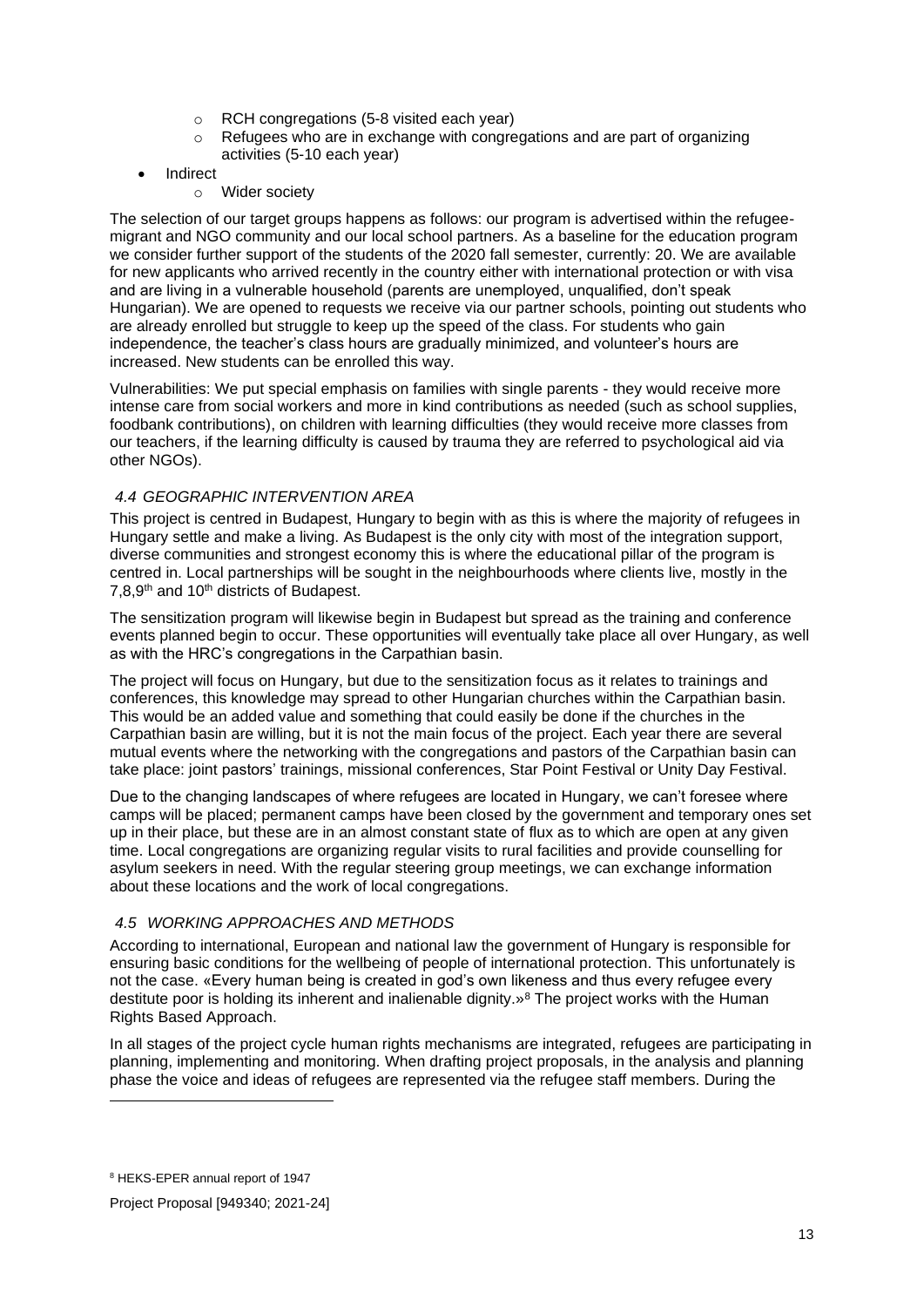implementation staff members and clientele can share their ideas, criticism and requests for improvement. In the M&E surveys and interviews are completed to incorporate the opinion of all parties involved: stakeholders, partners, clientele, staff, volunteers, interns. In our key advocacy activities (ex)refugees are key: our ex students, ex colleagues: Angila Canadey is member of our Brussels-based umbrella organizations ExCom, Sayed Parviz: European Commission Expert Group on Migration, Asylum.

Equality and non-discrimination is ensured both in volunteer, staff, and client selection procedures.

In the various activities the focus is on enhancing knowledge about rights among right holders and duty bearers. As the public schools fail to successfully enrol, equip and educate children for whom Hungarian is a foreign language, with this project, both the public school system and the students and their families themselves are empowered and strengthened. The educational activities aim for the ultimate protection and safety that can come with obtaining of the Hungarian citizenship. But even in the times up to this point people of international protection shall live as active citizens, through learning the native language, and furthering in their professional development, understanding the governance and navigating bureaucracy up to participating in municipal elections. With the closer cooperation with local governments also the local level political activity of clients can be better enhanced.

#### Further Principles:

Volunteer work is another major principle in the project, with better and more efficient volunteer training and management. The majority of people who will be helping in the education program will be volunteers, some of the volunteers are migrants and refugees. Through the partnership with the Christian Reformed Church in North America the RCH will host a mission worker Jeff Bouman who will serve to enhance the personal and professional development of our volunteers, interns and staff members.

In the education team the employed teacher staff members will be in charge of not only coordinating volunteers, but also training them for their work, equipping them with tools and background information, and assist them in helping their students reach their goals. Through the close cooperation with schools, the knowledge and experience gained about inclusion of children with migrant backgrounds can contribute to the improvement of the public school system as well.

It would be beneficial for this after-school tutoring program to have exchange with the Tanoda projects that are being done through the RCH in Roma communities. A cooperation and sharing of best practices in this area would be a real benefit. Study trips are another valuable component of the overall goal of sensitisation in Hungary. Through the funding set aside for these trips, volunteers and professionals participating in the project will have the opportunity to exchange ideas and best practices with others in the field, including partners at HEKS.

Through wider efforts for sensitization, various church branches will take the theme of refugee aid and make it their own. The Youth Office may use the theme in the youth festival that they coordinate, Mission Department would bring this into their continuing education for Pastors, and the Communications team will share information in both English and Hungarian about work done with refugees and how people can get more involved. These different ways of storytelling about refugees are much needed given the one-sided communication that is prevalent in public discourse. Through the use of existing connections and communication channels, the church will spread its sensitization campaign via the use of publication materials, training opportunities, as well as one-on-one experiences. The church will also contribute to advocacy in it local, national and international networks.

All of this work will be done in a way that is respectful to people from a diverse range of religious and cultural backgrounds. It is a humanitarian imperative that refugees are treated as persons in need, regardless of their ethnicity, religion, gender, or orientation. According to the RCH's November 2015 Statement of the General Convent on the European Migration Crisis, "Our church's inescapable task is to help people in need: those fleeing from direct threat to life and those coming simply in the hope of a better life. We must help those who are practicing Christianity and those of other faiths; those who have no qualifications and those who are graduates; those are simply travelling through our country and those would like to settle here permanently. We affirm this with the teaching of the Bible, according to which the primary direction of our Christian care and love is the circle of those whose care is entrusted to us: our closer and extended family, our smaller and larger communities, and our nation. We are reminded that we must guarantee the human dignity of refugees and migrants, as well as speedy and fair evaluation of their cases."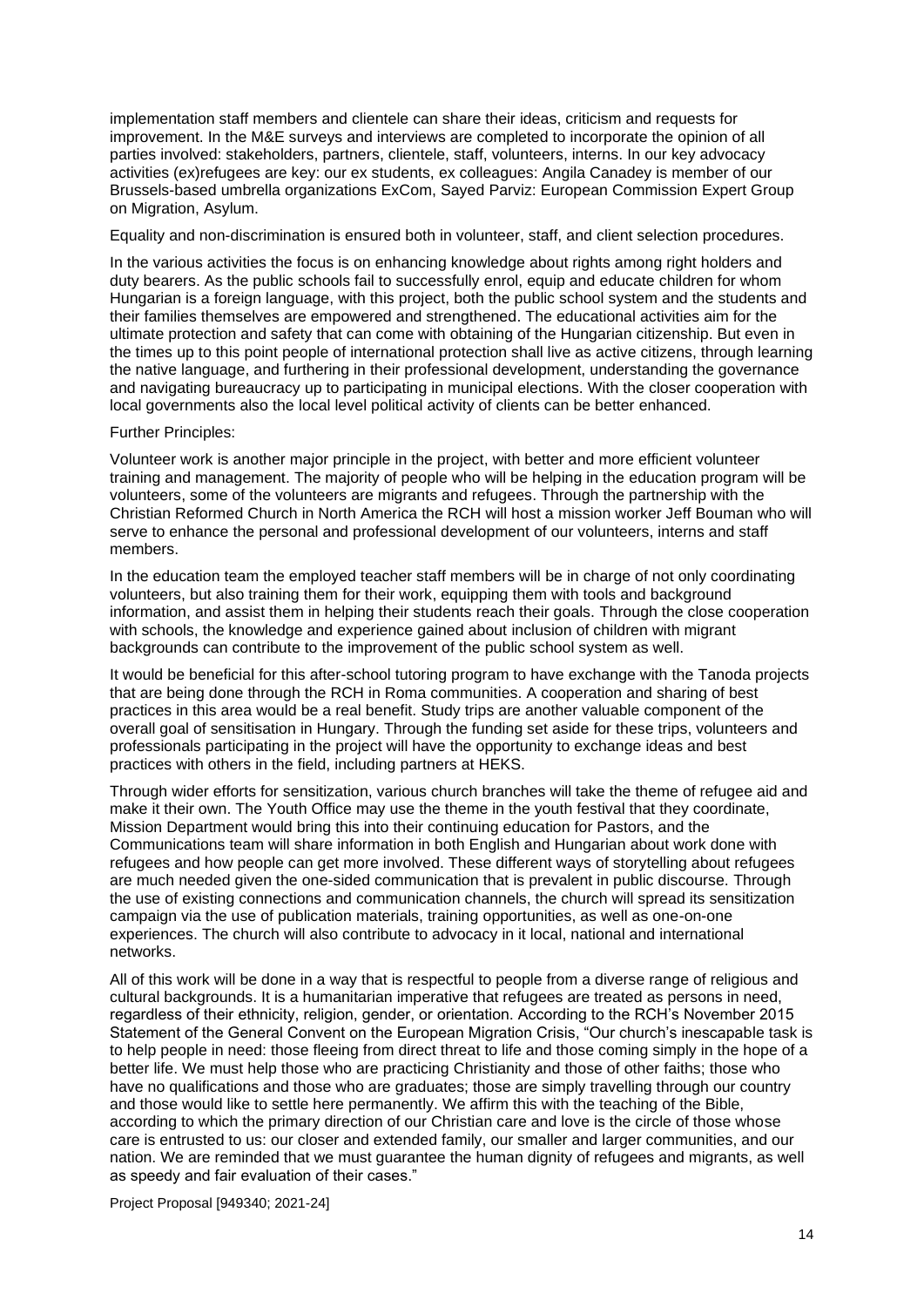#### <span id="page-14-0"></span>*4.6 CROSS-CUTTING ISSUES*

#### <span id="page-14-1"></span>*Gender*

Regarding the staff and beneficiary organizations, DO and Kalunba:

Gender sensitivity and female leadership are vital for the development of communities, including refugees in the city and the wider RCH church community. If looking to hire new professionals for the HEKS/EPER project, keeping a gender balance in the project will be important as well as the gender awareness and capacities of the staff. At the moment the team is balanced: 1m-1f in leadership, 1 f assistant, 1 m-1f teacher, 2m-1f social worker, 3 out of 8 colleagues are refugees.

Through various training and conference opportunities for the wider RCH, gender diversity at events will be encouraged as gender balance in both ordained and lay leadership is crucial to a wellrepresented church.

As much as child protection and gender balance is mainstreamed in the Kalunba and RCH framework of activities, it's not completely available on internal policy level. The project coordinator will co-draft with the DO's legal advisor the child protection and PSEAH mechanisms and policies both for Kalunba and the DO. A child protection and PSEAH training will be held in the Q1 of 2021 both for Kalunba and DO employees.

#### Regarding the clientele:

Through the education program, all children will be given the educational assistance that they require, keeping in mind that in most of their home countries, girls may have been at a disadvantage for receiving an education. We see the eagerness of girls to finally be able to participate in quality education (though we are experienced with the contrary as well when girls are considered aids of the mothers and are held back from studying, but through counselling and creative solutions we try to involve these girls as much possible). Also, we are aware of conflicting situations where girls with big aims for education and emancipation are pulled out of these opportunities when they come to the age of marriage. In such case we have made successful cases where girls upon marriage can return to education even while having their babies, we aim to create special support systems for them (currently 2 young mothers are enrolled in the education including their young boys). Language lessons are already tailored to the needs of the students, with women's lessons being in the morning, and including a babysitter for their children, and lessons for men and unaccompanied minors happening in the evening, when men are done at work and minors are done at school for the day. It's very important to focus on finding the best way to ensure good education for young and adult men as well. As they have a big pressure to generate income, studies come to a less priority, offering a timetable for classes that's well adjusted to their worktimes can ensure their better participation. The clients are people from a multitude of family backgrounds, and each have special needs unique to their situation.

We provide special attention to single parents with children, finding a suitable employment that matches the school hours of the children, finding accommodation that is in the proximity of the job and/or our center, providing extra child care when the parent is called in for overtime or takes a second job to pay the bills, bringing the kid home from kindergarten in special cases so that the parent can finish his/her shift harmlessly, watch the kid while sick so the parent doesn't have to drop out of work and risk their employment, usually offering several times a week help in bringing/taking the kid to/from school to home or to our center where we watch them till the parent arrives. In these accompanying and childcare services our volunteers are providing essential support. This way we can contribute to the job security and the overall safety of the family.

For stay at home moms we aim to maintain income generating activities such as our tailoring program where moms (and sometimes men too) can create gift items that Kalunba sells and distributes the income to the mothers. In some cases Kalunba hires mothers temporarily that their social security would be paid for, or that the job history would be kick started and finding a real Hungarian job would be more easy.

Project Proposal [949340; 2021-24] When working with families, it is important to educate both parents about responsibilities in the Hungarian education and child protection systems. It is also crucial to discuss things such as how to get financial support for their children and what the expectations are for nurses and teachers in Hungary. Beyond this, social workers educate both parents about the economic realities of life in Hungary and the importance of having both parents learn Hungarian and find employment, even if this is not something that may have been acceptable for them at home. Families are also educated about healthy nursing, eating, early childhood development, and the importance of movement therapy if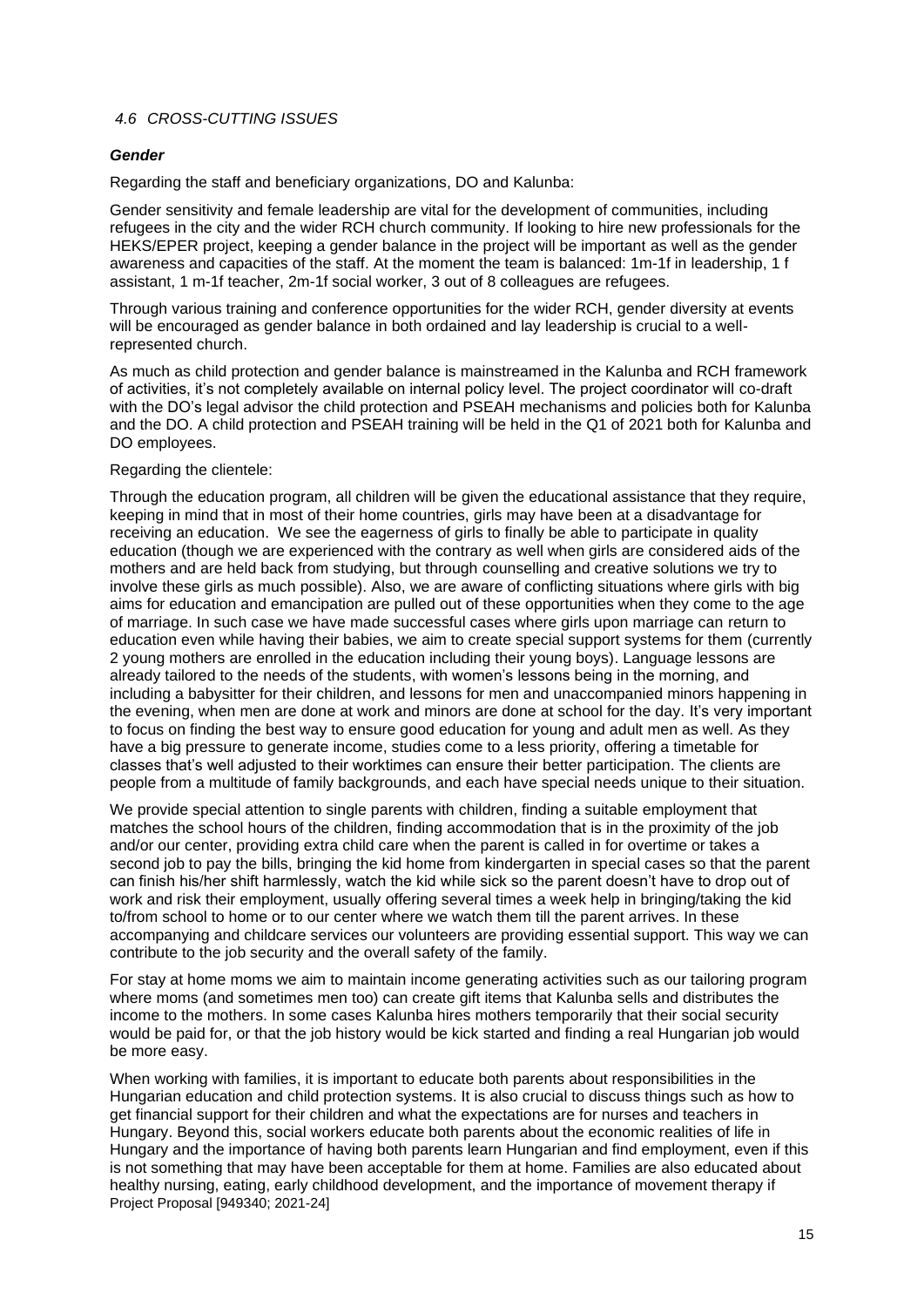children or adults suffer from learning difficulties. Social workers also discuss with families about the mental health of all family members, especially those who have experienced trauma, and they stress the importance of talking to professionals – that taking medication is not enough, but should be accompanied by real psychosocial help.

#### <span id="page-15-0"></span>*Resilience building*

In a crisis situation similar to the summer of 2015 when there will be a significant increase in the arrival of asylum seekers, the RCH will be prepared by making use of its numerous contacts and pool of experience in the field of humanitarian aid and refugee aid. The church's HRCA is ready to help and the RCH could also count on volunteers from local congregations and through other church-affiliated networks.

### <span id="page-15-1"></span>*Conflict sensitivity*

Possible conflicts for this project include changes in governmental policy towards refugees, conflict escalation between Hungarians and refugees, even more alienation of migrants in the pandemic as briefly introduced under the context analysis.

Due to the subject matter, this project is intimately linked with its context and is subject to the whims of the government, but the ownership of the church provides safety and political shield from possible attacks. There needs to be a very careful balancing that could prevent becoming a victim of political battles between government and opposition. Worsening political situation and changes in church leadership might affect the ownership of the church and the protection assured by it.

Putting an emphasis of creating stronger neighbourhoods, better local encounters, leads clearly to building better connections to the local municipalities. Partnerships with local municipalities are mostly formal only, as their resources are very limited also. To hire municipality owned space for the project enhances the relationships with the local government, on the other hand it's also a risk as these district's leaderships are under the opposition parties and can lead to tension with the government.

There is a special delicate situation between the refugee-migrant supporting NGOs, there are several divisions among these groups: organization existing prior to 2015 vs new actors established in and after 2015; "real" NGOs versus faith based groups; so called "government allied" organizations vs "liberal" organizations linked with the Open Society Foundation, organizations who were not able to recover from the loss of AMIF funds and organizations who still manage somehow. UNHCR is aware of the fragility of the sector and besides calling the organizations together approximately annually or biannually not much else is done to strengthen cooperation. The most severe risk from this dissonance is crossover funding and people falling between the gaps: some organizations prefer to take on clients who already have some integration achievement, which seen from Kalunba's perspective is disrespectful to Kalunba's work who aims to encourage people's self sustainability.

There is a delicate balancing that has to be considered while communicating the stories. On one hand we do want to contribute to changing the narrative and achieve better social inclusion for our target group but we have to be aware of the possible threats following our storytelling: in a size of a town as Budapest it's very easy to track down our clients, our partners, our own office locations, and the security of all our clients, partners and our own staff must not be endangered. As the focus of this project is so highly politicized there is an other significant danger of our work to be instrumentalized in a political attack of the opposition towards the government, this has to be avoided as well.

In the first quarter of the project a participatory conflict sensitivity assessment will be done with the involvement of the project team and some members of the steering group and HEKS/EPER (project coordinator, heads of departments within the RCH, social workers, teachers, pastors, key volunteers, approx. 8-15 people).

#### *Strengthening civil society*

The Law on the Transparency of Organizations Receiving Foreign Funds (Anti-NGO Law) was adopted on 13 June 2017 by the Hungarian Parliament, despite repeated domestic and international objections. The law is part of a series of measures that began in 2013 designed to discredit and silence the anyway weak civil society which is trying to hold the government to account to its obligations concerning anti-corruption, environmental protection, fundamental rights, democracy and the rule of law. Kalunba had its 3 year review in its mandate to host European volunteers in October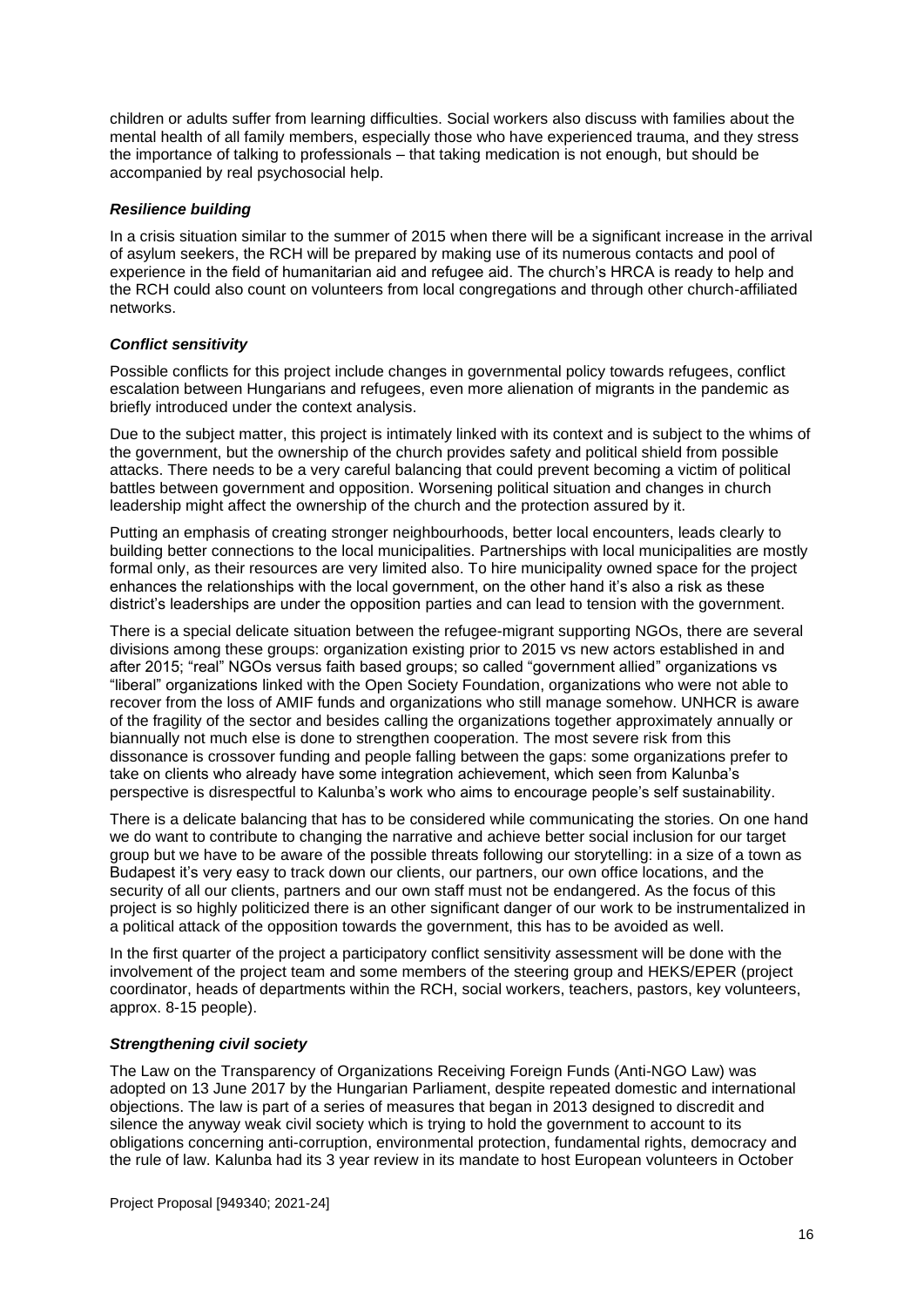2020m in the review-interview the 2 officers informally shared that most of the NGOs they meet and work with are on the edge of closure due to the unbearable pressure and lack of funding.

Under such environment building trust and cooperation between civil society actors is extremely hard. Despite the fact that quite a few church related organizations are also listed as foreign funded organizations, the new regulations really meant to target the local affiliates of the international NGOs which makes the church hesitant to cooperate with them.<sup>9</sup>

While part of this divide is difficult to overcome, we can focus on the a part of the NGO landscape that is improvable through the activity of this project: We are partnering with migrant-owned and migrantled organizations (2) and we seek to strengthen their operation by our partnership. More work time will be allocated for maintaining and improving local partnerships, attending events, learning opportunities for staff and representation of our work, overall leading to a strengthened civil society.

The political context, the alienation, the scapegoating, the shrinking space is a very damaging for the mental wellbeing of the staff as well. And on other level comes when instead of being able to rejoice in our successful inclusion cases, and new Hungarian citizens, we have to say goodbye to our clients who leave the country: the clients feel these tensions of politics and many clients took the chance of secondary movement and try to legalize their stay in Western Europe. This puts the clients in danger as obtaining residence or international protection with a valid Hungarian protection is not simple, they are forced to forge their identity or stay abroad illegally. Fear for the clients' safety and questioning the meaningfulness of our services is an extra layer of stress for staff and volunteers. By keeping our project operating, securing funding for our activities, enabling the structure of this project, Hungary has one more operating nonprofit, which in itself is a win. Now we see that funding and service for the clients are not enough to ensure sustainability, staff and volunteers need protection and support in their own wellbeing, and this project will put that as a priority too.

# <span id="page-16-0"></span>**5 PROJECT / IMPLEMENTATION SET-UP**

# <span id="page-16-1"></span>*5.1 COORDINATION OF THE PROJECT*

As the church's commitment for the refugee ministry has improved during the last project phase this project will be implemented through the RCH under the Diaconal Office's Unit for Refugee Integration. The Head of the Unit is Ms. Dora Kanizsai. The Local Implementing Partner is St. Columba's Scottish Mission, led by Minister Aaron Stevens. Kalunba Social Services Nonprofit Ltd, led by CEO Balázs Acsai will be a local partner offering further services to the refugee community through the Barakfarm project. (See Enclosure 4a: Organizational Chart for more information).

The structure of the RCH's Refugee Ministry has been reorganized within the church in 2016. Instead of working under the Reformed Mission Center, as it used to, the Refugee Ministry is now organized under the umbrella of the church's Diaconal Office. With its constantly developing methodology, the Diaconal Office of the Reformed Church in Hungary aims to support the service of Reformed diaconal institutions, in order to remain up-to-date on the most recent changes in managerial and financial environments. The Diaconal Office is a specific institution with its own legal personality, finances (budget), organizational and operational rules (OOR), and independent bank account and tax. The Diaconal Office has different working fields and the Refugee Ministry was incorporated into its structure as a new unit at the start of the previous project phase. The successful implementation of the project between 2017-2020 brings now the opportunity to continue this project under the implementation of the Diaconal Office with the local partnership of the Scottish Mission and Kalunba. According to the legally binding Agreement signed by the Diaconal Office and Kalunba on December 8<sup>th, 2016</sup> Kalunba is the local implementing partner in refugee integration. In this project period however - as a sign of growing ownership of the church - the Diaconal Office will be in charge of the total budget and will transfer the instalments for Kalunba's activities biannually. The emphasis on the activities done via Kalunba may vary over the years of the project implementation, it shall be always projected and reported in the biannual reporting towards HEKS/EPER and in the YPO. The project

<sup>9</sup>https://civil.info.hu/kezdolap/civiltudastar/kulfoldrol\_tamogatott\_civil\_szervezetek/index.html?TARANTULA\_SESSID=CSTInRP VYAqcVJn9e51xgdv1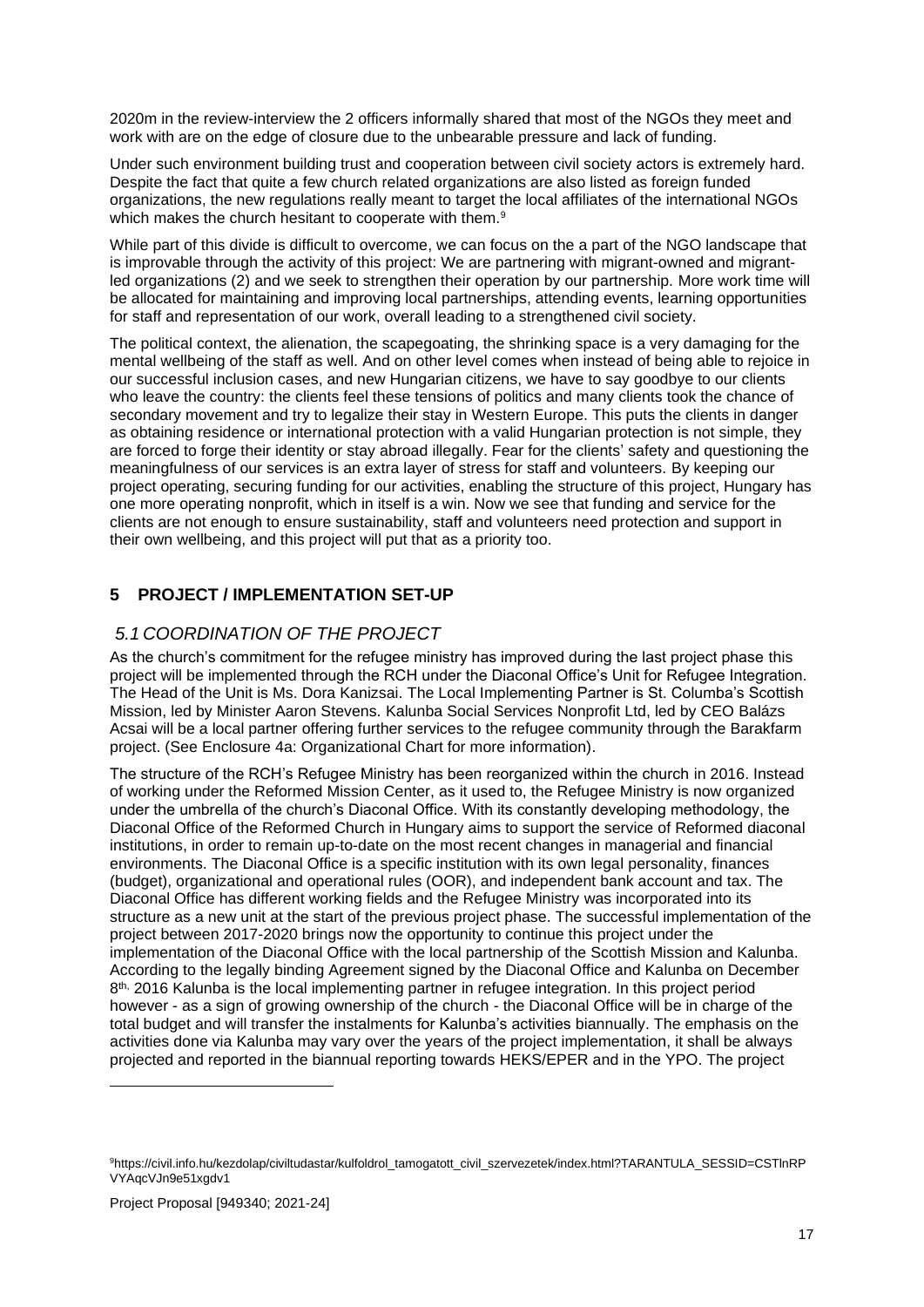team will be hired via the DO ensuring also better integration in the church structures and better mutual exchange among staff. The team: coordinator and assistant, full time teacher, part time teacher, Hungarian teacher, social worker translator. Not included in the budget, but essential part of the team are the volunteers, interns and the RCA mission worker overseeing their personal development and wellbeing, Jeff Bouman.

The Unit for Refugee Integration is working closely together with the Scottish Mission (St. Columba's Church), the English Speaking Congregation of RCH, as the Local Partner. The Scottish Mission provides space and community for the work of the Unit for Refugee Integration and serves as a model partnership to other congregations. This cooperation is set in a separate Partnership agreement between both.

The RCH Ecumenical Office and the Communications staff will together assist in providing key communications assistance through both the English and Hungarian RCH websites, helping to disseminate information through various channels in order to provide an alternative voice about refugees into the public sphere.

Others involved in wider sensitization work include the RCH Youth Department, the Institute for the Continuing Education of Pastors, RCA, the Church and Society Institute of the Reformed University, and Seminaries.

### <span id="page-17-0"></span>*5.2 PARTNERSHIP*

- **HEKS/EPER** will gain a more developed partnership with an aid NGO on the ground working with refugees that will lead to an increased dialogue about best practices in the field. HEKS/EPER provides international support, expert guidance through the use of speakers and trainers that may be used, and a sense of accompaniment to the RCH.
- **The RCH** has the Unit for Refugee Integration within the Diaconial Office, so that the vital outreach to refugees can continue with and increased sense of support from international partners. The RCH provides a credible backing of the project, vast communication opportunities, as well as a wide network of aid.
- **St. Columba's Church of Scotland in Budapest** is the heart and soul of the refugee ministry within the RCH, it's the congregation where the first volunteers and mission workers started to organize the aiding of refugees in 2006 and it's the congregation where many of the volunteers and staff of the ministry come to worship at, and the place where not only day to day meetings and classes can be held at, but where the big celebrations can be organized at festivities such a school graduation, Christmas or Eid.
- **Kalunba Social Services Ltd** served as implementing partner between 2017-2020, but due to the strengthened church commitment and the shrinking space of NGOs the implementation will now not be the responsibility of Kalunba anymore. Kalunba in 2019 launched a long planned social farm, Barakfarm, to create sustainability of funding and long-term quality employment for refugees. Kalunba will be a key partner in the areas of employment and community organizing, sensitization of the local communities.
- **International Church Partners** will contribute to the refugee ministry with further funds that will help to offer a complexity of services to the target group and ensure the coalition around the refugee ministry of the RCH. There will be a more transparent regular communication towards the partnership as a whole not only bilaterally.
- **Volunteer sending partners, university partnerships:** As volunteers and interns will bring a significant added value with their service hours, and also in sharing the narrative and bringing change into the social discourse we must list the partners where these young helpers will come from: Ecumenical Diaconal Year of the Synod Office Youth Department yearly 1-2 full time volunteers through Erasmus+, Calvin University yearly 2-3 part time interns in the fall semesters, Budapest Semester for Mathematic Education yearly 2-3 part time volunteers in the fall semester, George Mason University yearly 2-3 part time interns in the spring semester, AIESEC long and short term volunteers, Service Learning program of the Karoli University of the RCH 4-5 part time students throughout the year, 50 hour volunteering program of various high schools in Budapest. During the COVID19 era these activities are either suspended or they take place in an online form; we intend to restart off-line as soon as possible.
- **Local structures:** in order to better use the shrinking funding sources, and also to give more visibility about this work to the state agencies we intend to deconstruct our parallel services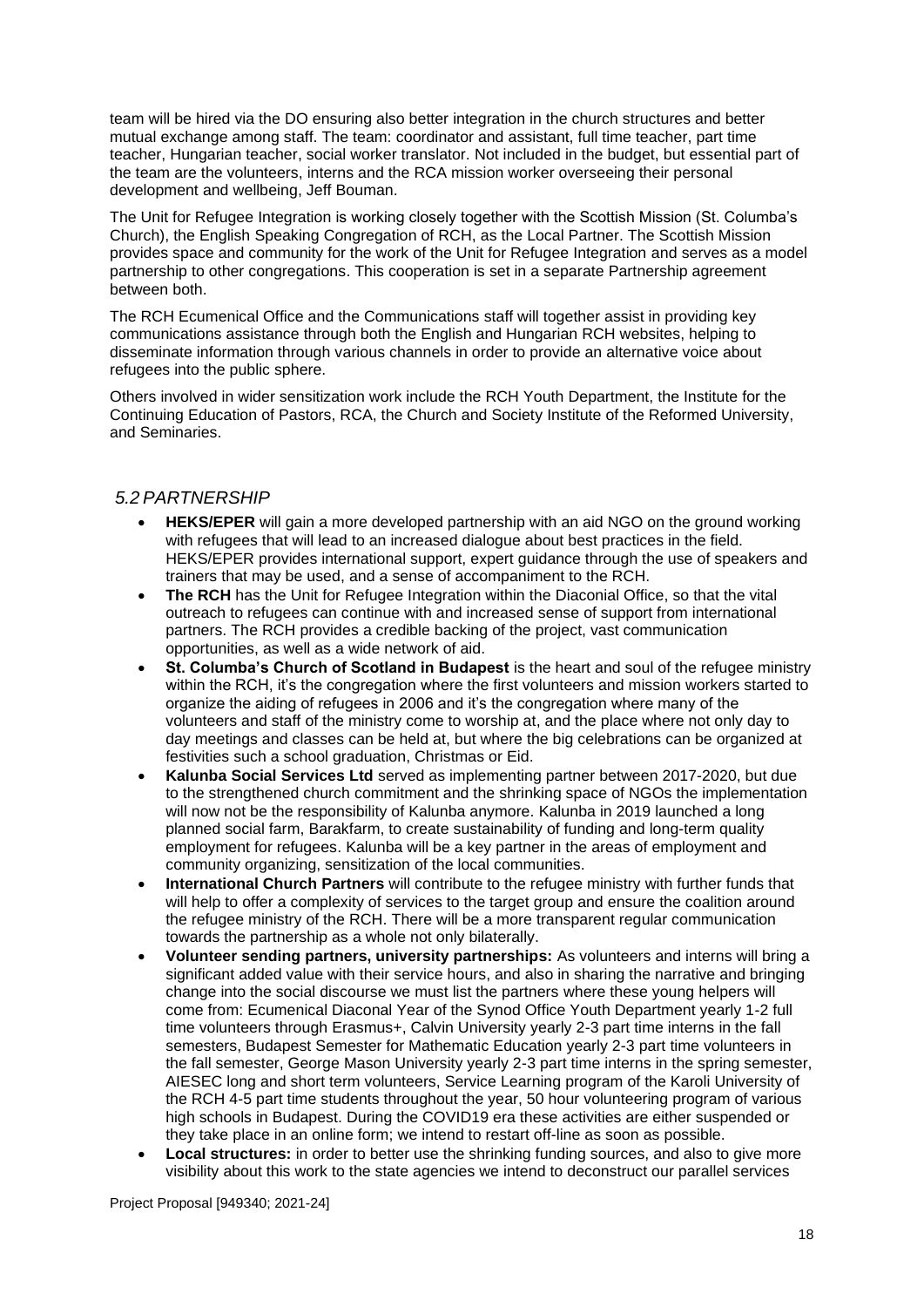and rely more on the not so well functioning state services. We will visit the local family support services and job centers with our clients regularly, even if seemingly they cannot provide enough meaningful services, but they have to be aware of the refugees and migrants in their districts, and through benefiting of our accompanying social workers they might be able to offer valuable case work support.

- **Churches' Commission for Migrants in Europe** is a Brussels-based umbrella organization where both RCH and Kalunba are members. In the current term Dora Kanizsai served as ExCom member and vice-moderator, and the GA in Oct 2020 voted on the new ExCom where Angela Canadey (current project assistant who came to Hungary as refugee, was with her a beneficiary of our programs and is now a BA graduate of international relations and a Hungarian citizen) is representing the RCH.
- The European Commission's new body, the Expert Group on the view of migrants in the field of migration, asylum and integration has selected our former student, former colleague as one of its members, Sayed Parviz.

The RCH is involved in many other national, and European level networks in regard to their refugee aid work: The World Communion of Reformed Churches (including a special Task Force on migration), Eurodiaconia. On a local level, Dora Kanizsai was a regular participant in roundtable meetings with the Ministry of Education, the Municipality of Budapest, and the Office of Immigration and Nationality – but these roundtable discussions have ceased around 2014-2015, now UNHCR takes on the responsibility to regularly call together local and national stakeholders for exchange and information sharing, where the partnership of this project is actively represented.

# <span id="page-18-0"></span>**6 RISK ANALYSIS**

| Main risks identified                                                                                           | Probability of<br>occurrence | Assumed<br>impact | Scenarios (best, medium, worst) and mitigation measures                                                                                                                                                                                                            |
|-----------------------------------------------------------------------------------------------------------------|------------------------------|-------------------|--------------------------------------------------------------------------------------------------------------------------------------------------------------------------------------------------------------------------------------------------------------------|
| Due to restrictive<br>government policies                                                                       |                              | medium            | Best scenario: small admission rate remains<br>$\rightarrow$ Measures: well-balanced ratio among refugee and<br>migrant clients                                                                                                                                    |
| there will be no more                                                                                           | highly likely                |                   |                                                                                                                                                                                                                                                                    |
| refugee recognition,<br>no new refugees<br>admitted                                                             |                              |                   | Worst scenario: no more international protection<br>$\rightarrow$ Measures: we will continue to serve the previously<br>admitted and still needy clients, and reach out more to<br>the migrant communities who are in need.                                        |
| Operation of Kalunba<br>becomes impossible<br>(1 change in<br>legislation, 2. loss of<br>church partnership, 3. |                              |                   | Best scenario: government reopens funding opportunities<br>for NGOs, partnership is intact, Barakfarm will generate<br>sufficient income for Kalunba's operation<br>$\rightarrow$ Measures: good project management, continued<br>advocacy on behalf of the church |
| loss of international<br>ecumenical                                                                             | likely                       | medium            | Medium scenario: international church partners provide<br>core funding to continue Kalunba's operations,<br>Measures: transparent and reliable reporting to partners                                                                                               |
| partnership, 4.<br>Barakfarm fails its<br>operation)                                                            |                              |                   | Worst scenario: Kalunba will cease to exist<br>$\rightarrow$ Measures: DO and partners continue the<br>implementation of the project.                                                                                                                              |
| Media attack against<br>Kalunba as<br>implementing partner                                                      | less likely                  | medium            | Best scenario: strengthened ownership of the church and<br>better cooperation among partners, additionally gained<br>new allies<br>Worst scenario:<br>reputational loss, political damage, withdrawal of funds                                                     |
| Criminalization of                                                                                              | likely                       |                   | Best scenario: the project can sustain the clients dignified<br>lives<br>$\rightarrow$ Measures: good partnership, new partners gained,<br>new funds gained, good and transparent project<br>implementation                                                        |
| clients due to missing<br>integration services                                                                  |                              | medium            |                                                                                                                                                                                                                                                                    |
|                                                                                                                 |                              |                   | Worst scenario: increasing criminalization rate<br>$\rightarrow$ Measures: reputational loss, political damage,<br>withdrawal of funds, worsening local neighborhood<br>dynamics,                                                                                  |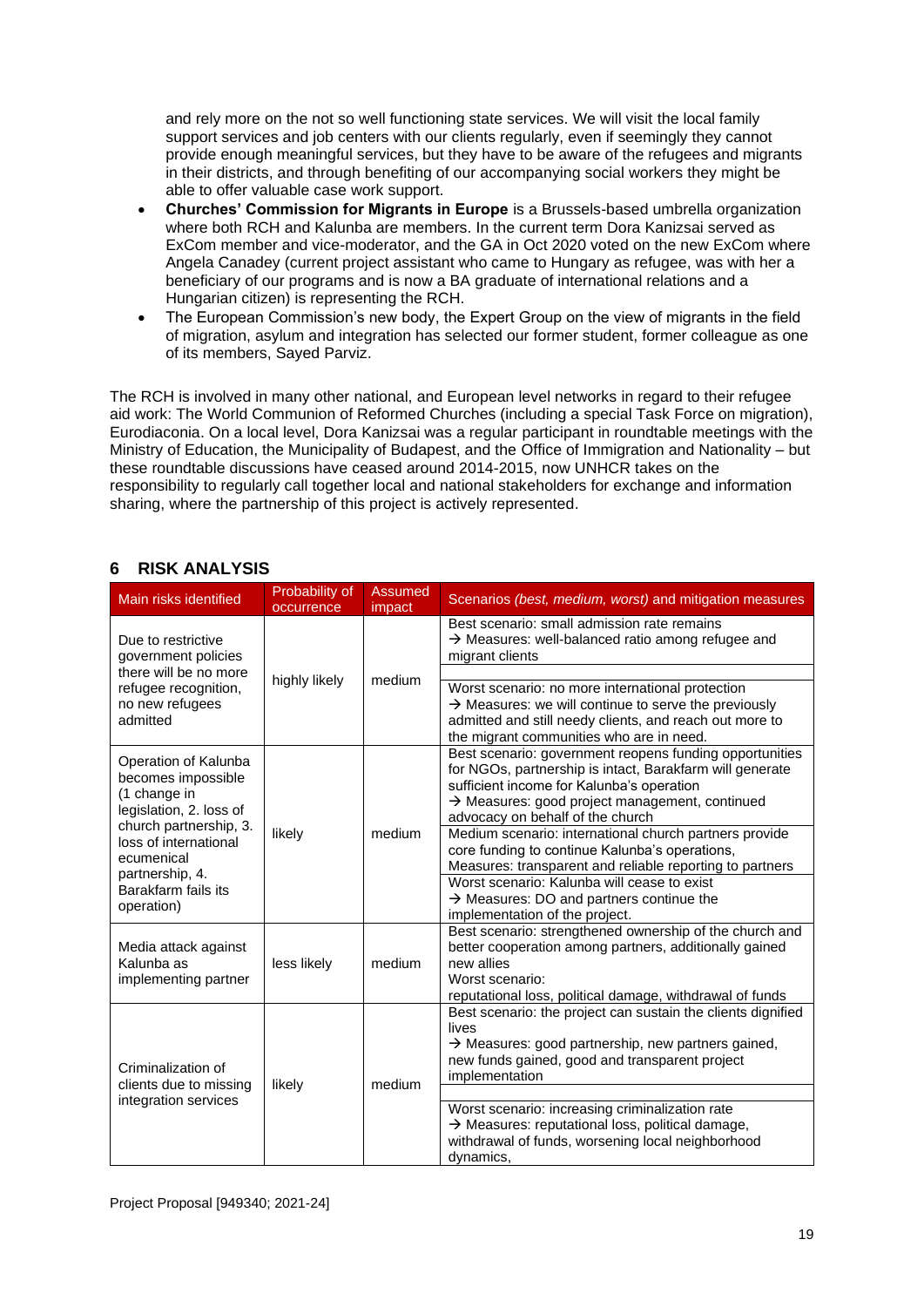# <span id="page-19-0"></span>**7 OPPORTUNITIES**

| <b>Opportunities</b>                                                                                                                                                                                                     | <b>Capitalization strategies</b>                                                                                                                                                                                                                                                                                                                                                                                                                                                                                                                                                                                                                                                                                                                                                                                                                                       |
|--------------------------------------------------------------------------------------------------------------------------------------------------------------------------------------------------------------------------|------------------------------------------------------------------------------------------------------------------------------------------------------------------------------------------------------------------------------------------------------------------------------------------------------------------------------------------------------------------------------------------------------------------------------------------------------------------------------------------------------------------------------------------------------------------------------------------------------------------------------------------------------------------------------------------------------------------------------------------------------------------------------------------------------------------------------------------------------------------------|
| Loss of the EU funds forces to reinvent the work,<br>policy changes force to adapt the mission statement<br>and services, shrinking space and all the above<br>pushes towards strengthened and extended<br>partnerships. | instead of the rented community center we<br>1.<br>rely on the municipality and church to<br>provide office space<br>more community events will be held at local<br>2.<br>congregations not only to use their space but<br>to strengthen local alliances, multiply results,<br>spread and change the narrative<br>more work time will be invested into<br>3.<br>participation at partner's events to<br>strengthen partnership and seek larger<br>support<br>Instead of running a housing program we will<br>4.<br>have a minimal budget for emergency<br>financial aid, will invest more into partnering<br>with job search agencies, local family<br>support centers, foodbank and social<br>guidance. Instead of taking care of living<br>costs we focus on equipping refugees to<br>self-financing (there is also only a very<br>minimal amount of new clientele). |

# <span id="page-19-1"></span>**8 EXIT / PERSPECTIVES FOR THE CONTINUATION OF THE PROJECT**

During the period of the project, the RCH learns to come together for refugee work, thus creating greater stability in the future of the work in terms of commitment as well as willingness to co-finance. Co-financing will also come through the successful implementation of the Barakfarm social venture, that will be ready to co-finance Kalunba's activities, upon the repayment of the initial kick-starting loans by 2024 as it is in its mission statement. Via the strengthened local partnership, new funding sources will appear and in-kind contributions will remain, such as the community center offered by the municipality. An increased volunteer and donation base would also aid in the continuation of the work. The RCH also takes ownership of the work and makes a more prominent financial show of support for refugee work and increases the dedicated funding of the programs. Professional cooperation with NGO's and other organizations is strengthened and helps keep the work going as well. All these efforts enable the refugee work to go on despite the cutting of national funding sources, and have the potential to increase a local funding base that is less affected by the political climate. The inclusion work for refugees and migrants itself will remain an important field of work for the church also in the coming years.

# <span id="page-19-2"></span>**9 COMMENTS ON THE ENCLOSED BUDGET**

A four year budget is attached, keeping in mind that part of the planning process for each year will be to adjust the budget matching the current context as needed. Each year partners will engage in updating or adjusting the budget according to the detailed plan for the coming year.

The total project budget is 330 936 CHF, the first year's budget is 82 659 CHF.

The HEKS/EPER funded activities will form the core project of the refugee ministry but for further needs funding will be sought from the international ecumenical partners. And as a sign of ownership the RCH will provide contribution as well.

Ecumenical partners: a 4 year request will be submitted in November 2020 to German ecumenical partners requesting 50 000 Euros for the purpose of emergency needs of clients in crisis: home rental fee reserve, utilities for rented homes, health care services. It's impossible to judge the need for housing support for the next 4 years, as the economy, the COVID-19 situation and the Hungarian asylum regulations are changing constantly. But as the housing program was one of our key and well known and esteemed activity over the past 10 years we find it important to keep a minimal reserve of funding available to be spent as needed.

In kind contribution will be received in the form of a rental space for the community center based on the municipality and RCH's partnership. Approximate costs: 680 EUR/month, 32 600 EUR for the total project time.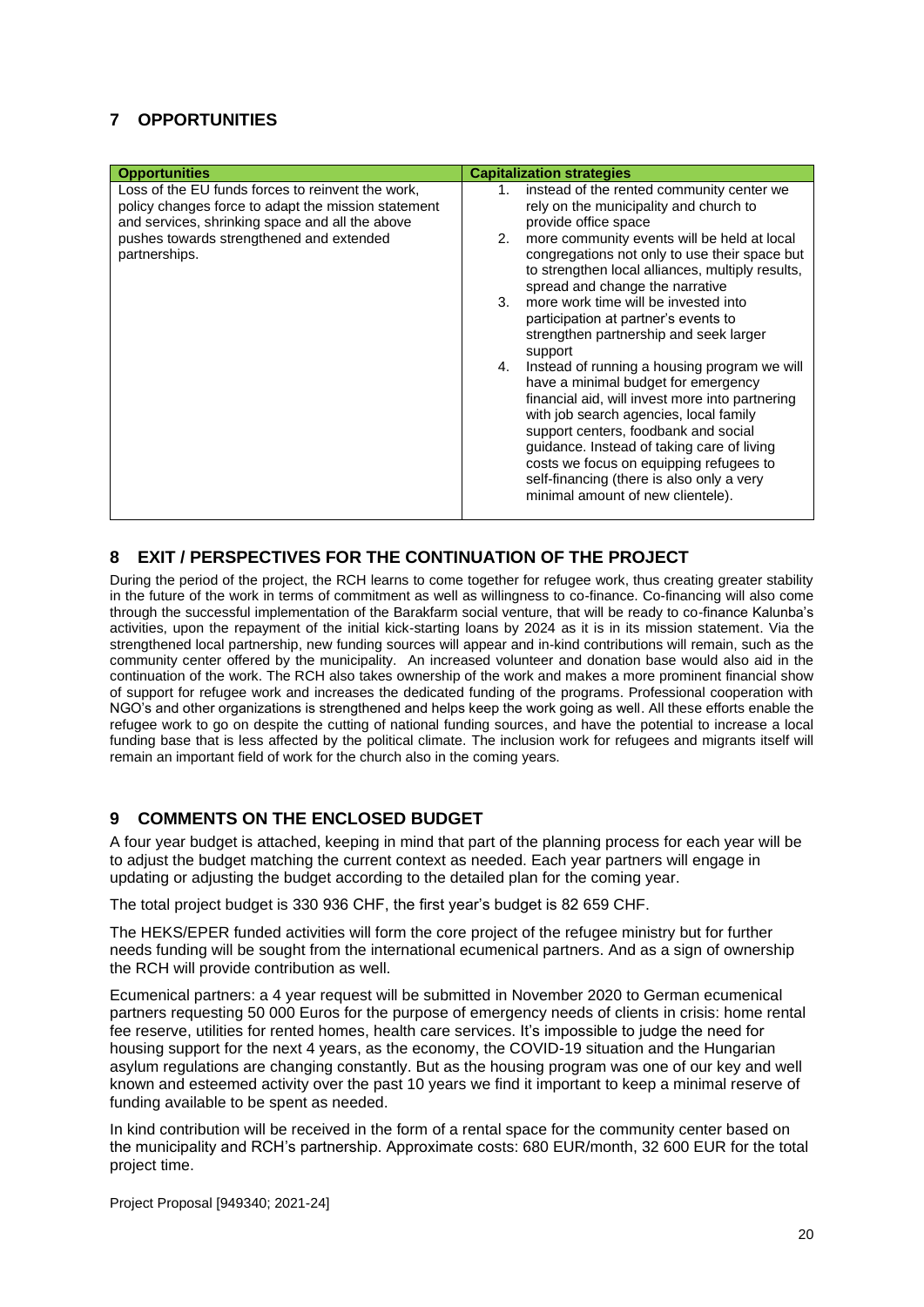In kind contribution from the DO to use an office space for administration and documents storage, occasional meeting room space, accounting, payroll services 410 EUR/month, 19 700 EUR for the total project time.

Congregations will contribute to the community programs with free use of their space and contributions for the event's expenses with the collects. Approximate calculation: 82 EUR / occasion, 14 events per year, 4 500 EUR for project time.

The Ecumenical office will contribute to the international travel costs of the refugee ministry's staff members, approximately: 550 EUR/ year, 22 000 EUR in total.

Expected total Hungarian contribution: 78 800 EUR

Expected total international Ecumenical contribution: 50 000 Euros.

Total international and local contribution planned min. 128 871 CHF for the 4 year period. The amount is considered feasible based on past year's experiences and as the ongoing negotiations with German partner churches.

#### <span id="page-20-0"></span>**10 MONITORING AND EVALUATION**

The project coordinator is responsible for project monitoring, assisted by the project assistant. He/she will collect and compile monitoring data from of the different project components from Kalunba, St. Columba's Scottish Mission and eventually additional congregations/church units and will coordinate the overall reporting to HEKS/EPER.

The M&E system of the project will be completed by Q2 2021 by the Unit for Refugee Integration of the Diaconal Office with the support of HEKS/EPER and in cooperation with key staff, further elaborating the indicator, collecting baseline data and defining targets where needed.

An external evaluation is planned at the end of the project phase. The ToR will be elaborated by HEKS/EPER in close cooperation with the project leadership and the ecumenical office.…

#### <span id="page-20-1"></span>**11 FINANCIAL CONTROL**

Financial control comes from the Head of the Unit for Refugee Integration at the RCH Diaconal Office and they are also in charge of financial reports. This Unit Head is responsble to the Director of the Diaconal Office. The Diaconal Office has its own accounting staff and they take the lead on financial reporting. The current audit partner is KPMG.

The RCH Diaconal Office is in charge of the HEKS/EPERproject and funding towards Kalunba will be transferred from there on a biannual basis, according to the YPO and next installments will be released upon complete reports.

As the practice in the EU funded projects, each cost invoice will be stamped with the project code, and will be allocated under a separate accounting number. The financial documents will be audited and will prove that double funding is not occuring.

# <span id="page-20-2"></span>**12 ANNEXES**

Annex 1: Budget Annex 2: Logframe of the project Annex 3: Organisational chart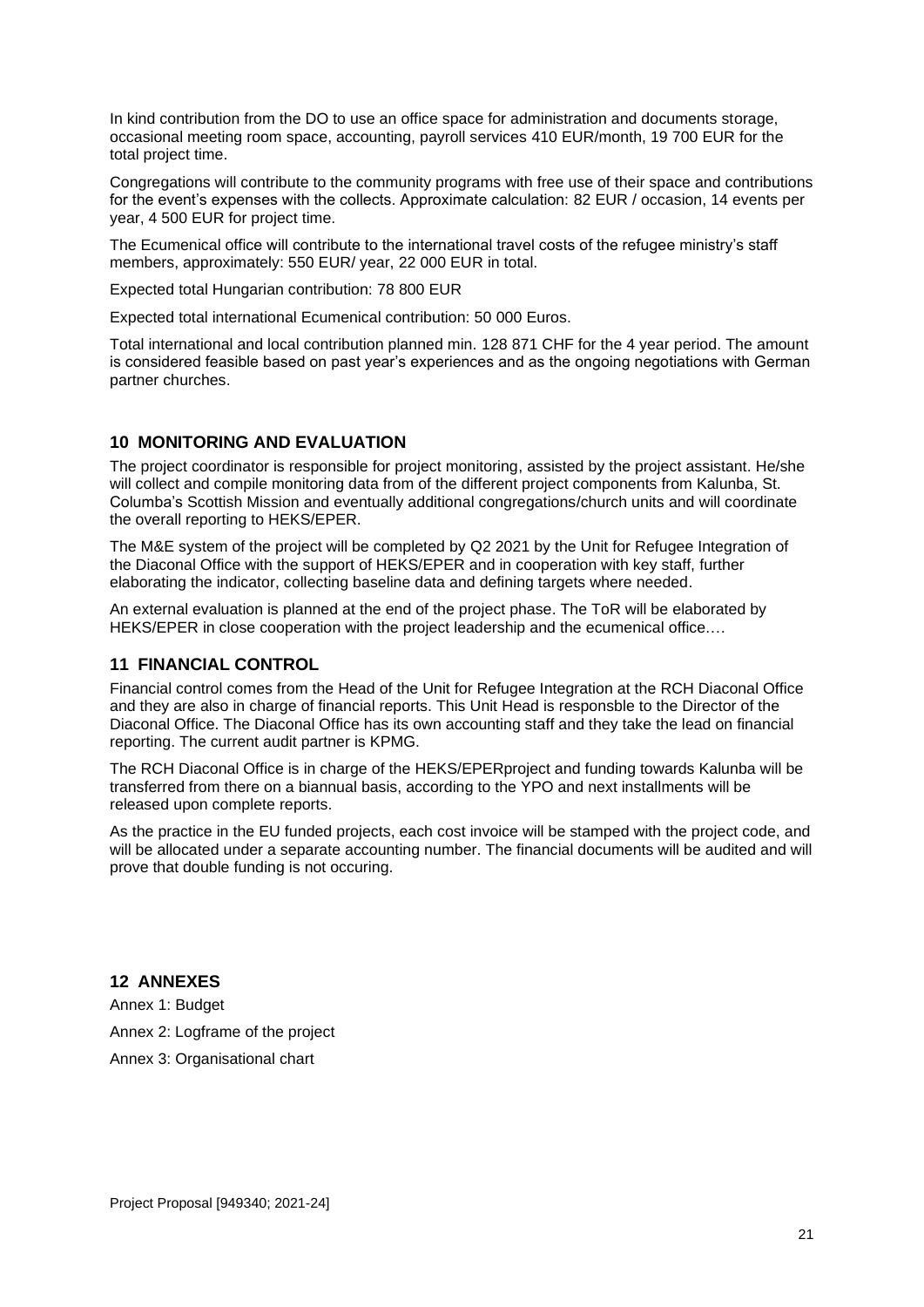# **Annex 2: Logframe of the project**

|                                            | Project theory of change / intervention logic                                                                                                                                                                                                                                                                                                                                                                                                                   | Objectively verifiable indicators (incl.<br><b>HEKS/EPER Key Indicators)</b>                                       | Sources / means of verification                 | <b>Assumptions and</b><br><b>Risks</b> |  |  |
|--------------------------------------------|-----------------------------------------------------------------------------------------------------------------------------------------------------------------------------------------------------------------------------------------------------------------------------------------------------------------------------------------------------------------------------------------------------------------------------------------------------------------|--------------------------------------------------------------------------------------------------------------------|-------------------------------------------------|----------------------------------------|--|--|
| <b>Expected</b><br>impact /<br>final goal: | Refugees and migrants are better included in<br>Hungarian Society thanks to strengthened church<br>commitment                                                                                                                                                                                                                                                                                                                                                   |                                                                                                                    |                                                 | $\cdots$                               |  |  |
|                                            |                                                                                                                                                                                                                                                                                                                                                                                                                                                                 |                                                                                                                    |                                                 |                                        |  |  |
| outcome 1:<br><b>Structure</b>             | The RCH maintains ownership of the Refugee<br>Ministry in order to reaffirm its Statement of the<br>General Convent and the Refugee Strategy, and<br>implement its work into the church's wider<br>congregational life                                                                                                                                                                                                                                          | The Church advocates for humane and<br>sustainable migration and asylum policies<br>qualitative targets - baseline | Annual review by coordinator,<br>steering group | $\cdots$                               |  |  |
| output 1.1:                                | Maintaining the structure of local partnership among<br>involved church partners                                                                                                                                                                                                                                                                                                                                                                                | # of meetings and joint events<br>2019 baseline: 5 meetings and 2 joint events                                     | Memos, agendas, semi-annual report              |                                        |  |  |
|                                            |                                                                                                                                                                                                                                                                                                                                                                                                                                                                 | target 2021: 10 meetings                                                                                           |                                                 |                                        |  |  |
| Activities:                                | Regular steering group meetings (quarterly) with the Ecumenical Office, Mission Department, Diaconial Office, Kalunba, Scottish Mission.<br>Regular operational meetings with the Ecumenical Office, DO team, Kalunba, Scoittish Mission (needs based frequency)<br>Conflict sensitivity assessment in the Q1 2021 with steering group members and project team<br>co-designing and co-drafting the gender and child protection policies of the DO and Kalunba. |                                                                                                                    |                                                 |                                        |  |  |
| output 1.2                                 | Maintain partnership with the Ecumenical<br>international partners                                                                                                                                                                                                                                                                                                                                                                                              | No. of visits of ecumenical partners (no. of<br>organisations, no. of persons)                                     | Memos, agendas                                  | $\sim$ $\sim$ $\sim$                   |  |  |
|                                            |                                                                                                                                                                                                                                                                                                                                                                                                                                                                 | Baseline: 5 visits (2019)<br>Target: 10 visits (2021)                                                              | Memos, agendas                                  |                                        |  |  |
|                                            |                                                                                                                                                                                                                                                                                                                                                                                                                                                                 | European events participated in (name of<br>network and relevant topics of the meetings)                           |                                                 |                                        |  |  |
|                                            |                                                                                                                                                                                                                                                                                                                                                                                                                                                                 | Baseline: 8 meetings (2019)<br>Target: 15 meetings (2021)                                                          |                                                 |                                        |  |  |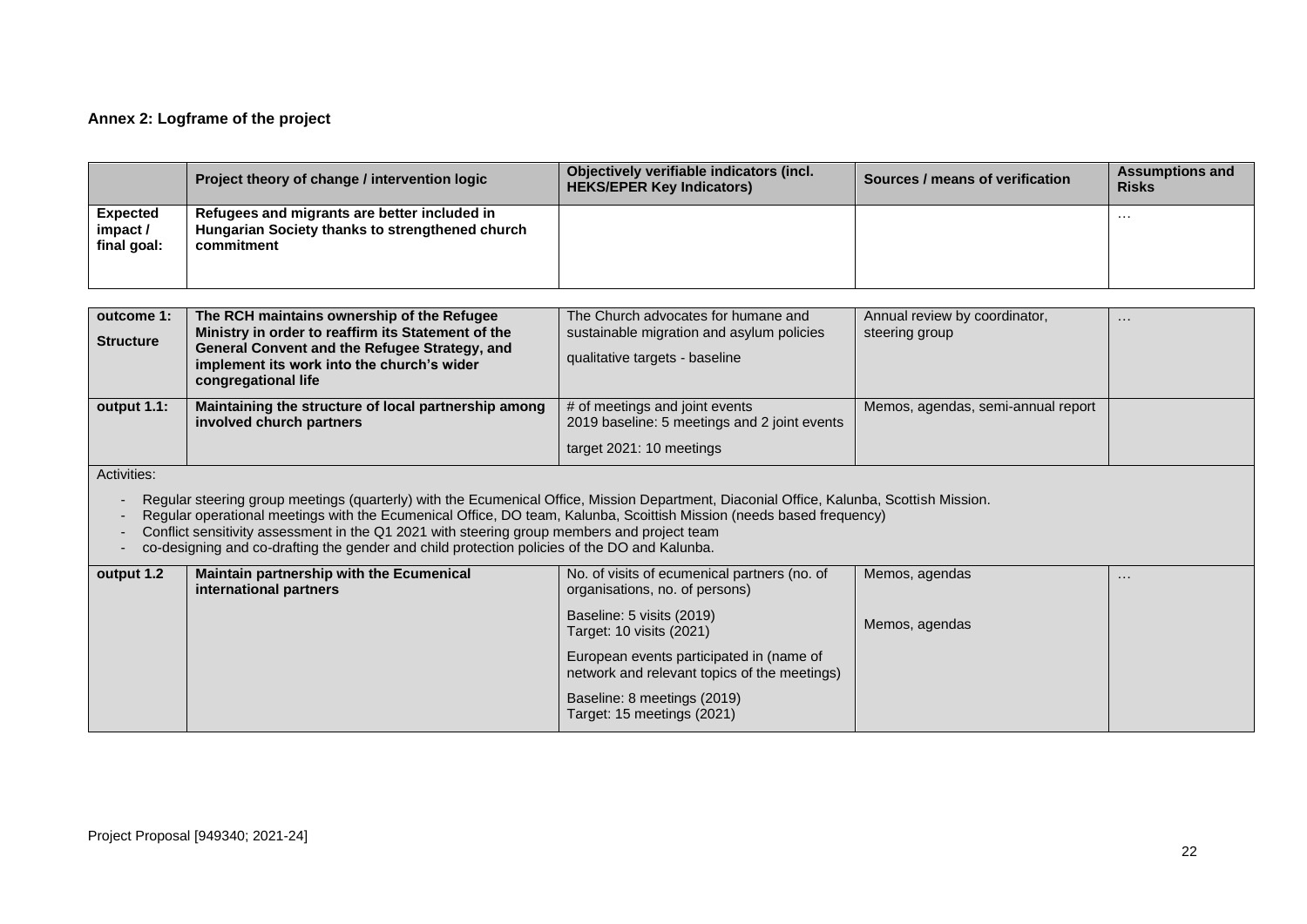| Activities:                                                                                     |                                                                                                                                                                                        |                                                                                                                                                        |                                                                                  |          |
|-------------------------------------------------------------------------------------------------|----------------------------------------------------------------------------------------------------------------------------------------------------------------------------------------|--------------------------------------------------------------------------------------------------------------------------------------------------------|----------------------------------------------------------------------------------|----------|
| -Regular outward communication about changes, context, progress                                 |                                                                                                                                                                                        |                                                                                                                                                        |                                                                                  |          |
|                                                                                                 | -Participation in European events                                                                                                                                                      |                                                                                                                                                        |                                                                                  |          |
|                                                                                                 | -Hosting ecumenical partners for visits                                                                                                                                                |                                                                                                                                                        |                                                                                  |          |
| grants.                                                                                         | - Organize a (online) conference/roundtable of ecumenical partners to present this project as a core project and see how others can contribute to this 4 year perspective with smaller |                                                                                                                                                        |                                                                                  |          |
|                                                                                                 | -Organizing a study visit to the Swiss congregational partners and to HEKS.                                                                                                            |                                                                                                                                                        |                                                                                  |          |
| output 1.3:                                                                                     | The responsibility for social inclusion of migrants<br>and refugees becomes a regular topic in church<br>conferences, pastors training events, congregational<br>events                | Number of events invited to as participant or<br>speaker, no. of participants (lay and church,<br>$m/f$ )<br>Baseline: 2 (2019)<br>Target: 5 (2021)    | Memos, agendas, attendance sheets,<br>published articles                         |          |
|                                                                                                 |                                                                                                                                                                                        | No. of published articles<br>Baseline 5 (2019)<br>Target: 20 (2021)                                                                                    |                                                                                  |          |
| Activities:                                                                                     |                                                                                                                                                                                        |                                                                                                                                                        |                                                                                  |          |
|                                                                                                 | -Participation in conferences and meetings organized by various church departments, to contribute to the discussion                                                                    |                                                                                                                                                        |                                                                                  |          |
| -Participate as speaker in church organized conferences                                         |                                                                                                                                                                                        |                                                                                                                                                        |                                                                                  |          |
| -Give interviews and contributions to articles published by the church                          |                                                                                                                                                                                        |                                                                                                                                                        |                                                                                  |          |
| -Contribute regular updates for the websites of the Diaconal office and of the RCH main website |                                                                                                                                                                                        |                                                                                                                                                        |                                                                                  |          |
|                                                                                                 |                                                                                                                                                                                        |                                                                                                                                                        |                                                                                  |          |
| outcome 2:<br>Education/<br><b>Inclusion</b>                                                    | Refugees and migrants have the necessary practical<br>knowledge to deal with every day situations,<br>education, jobs and housing                                                      | Changes in the ability to lead a meaningful<br>life in Hungary reported by adults and<br>children (m/f) after participating in integrative<br>programs | Most significant change interviews<br>conducted annually at school end<br>(June) | $\cdots$ |
|                                                                                                 |                                                                                                                                                                                        | Baseline will be evaluated retrospective<br>Target: 80% of interviewees report positive                                                                |                                                                                  |          |

change. 20 interviews annualy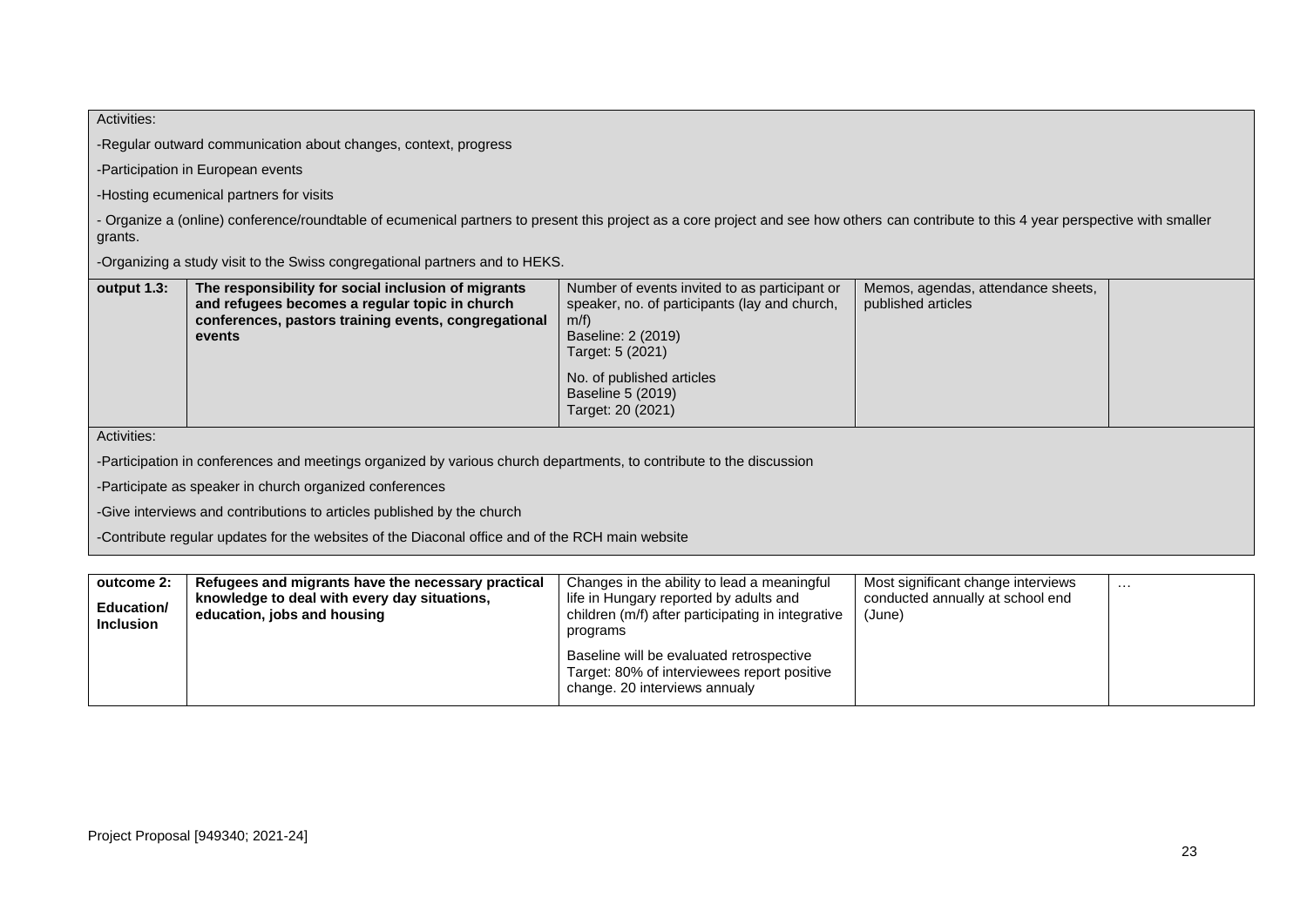| output 2.1.:                              | Refugee and migrant children are better able to<br>integrate into schools                                                                                                                                                                                                                                                            | Number of children in the program (m/f)<br>Baseline: 35 (2019)<br>Target: 40 (2021)<br>Number of volunteers in the program (m/f)<br>Baseline 10 (2019)<br>Target: 20 (2021)<br>Number of home visits, if required<br>Parent meetings min. 2/year<br>Semester end summary on each child's<br>performance in the program<br>GPA % change in children's school<br>performance | Semester end school reports and<br>memos, published stories and articles<br>Volunteer contracts<br>Cooperation agreements with<br>student/parent<br>Attendance sheets |  |  |  |
|-------------------------------------------|--------------------------------------------------------------------------------------------------------------------------------------------------------------------------------------------------------------------------------------------------------------------------------------------------------------------------------------|----------------------------------------------------------------------------------------------------------------------------------------------------------------------------------------------------------------------------------------------------------------------------------------------------------------------------------------------------------------------------|-----------------------------------------------------------------------------------------------------------------------------------------------------------------------|--|--|--|
|                                           | Activities:<br>-Offer afterschool classes in Hungarian and various subject through the efficient balance of staff and volunteers<br>-Parent meetings and home visits with social workers and translators<br>-Search and distribute donations, or if needed buy and distribute school supplies and food items for most needy children |                                                                                                                                                                                                                                                                                                                                                                            |                                                                                                                                                                       |  |  |  |
| output 2.2:                               | Refugee adults can qualify for the simplified<br>nationalization process with their improved language<br>skills, employment history and stable housing<br>situation                                                                                                                                                                  | Number of submitted citizenship requests<br>Target: 15 annually<br>Number of adults (m/f) in Hungarian lessons<br>Target: min 10 each month<br>Number of adults (m/f) in citizenship lessons<br>Target: 10 per year<br>Number of adults (m/f) in employment<br>coaching Target: 10 each month                                                                              | Attendance sheets<br>Database of employment and<br>citizenship councelling.                                                                                           |  |  |  |
| <b>Activities:</b><br>-employment support | -Hungarian and citizenship classes<br>-case management and psycho-social counceling                                                                                                                                                                                                                                                  |                                                                                                                                                                                                                                                                                                                                                                            |                                                                                                                                                                       |  |  |  |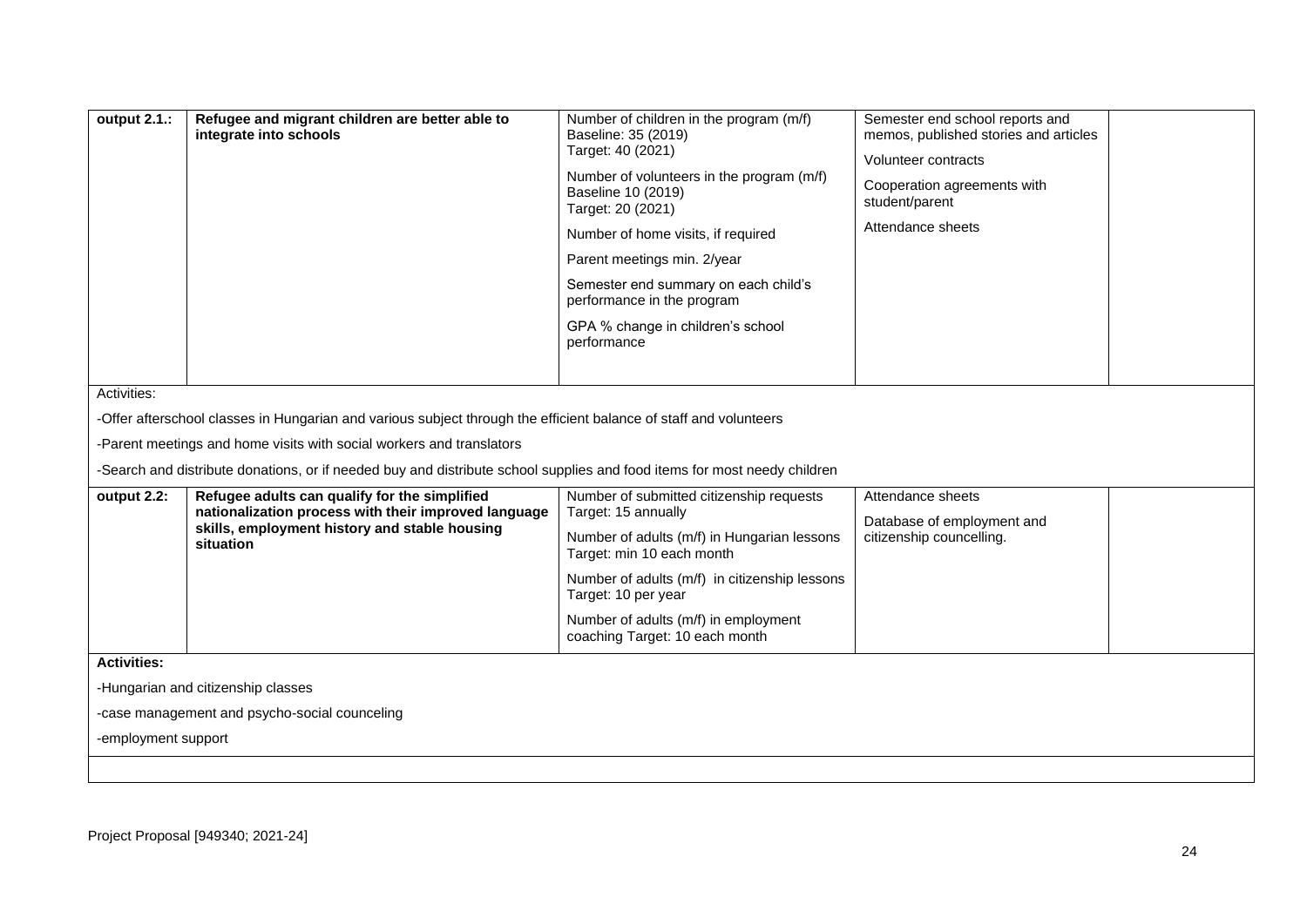| outcome 3:<br><b>Community</b><br>developmen<br>t                                                                                   | Church constituencies and local populations have a<br>better/deeper understanding of the situation of<br>refugees and migrants, fear is reduced, and<br>relationships are created (where they did not exist<br>before) or improved (where they existed) | Change of mindset experienced by<br>volunteers and event participants through<br>their involvement, change they perceive in<br>their own communities<br>Target: at least 200 ppl per year report<br>change in their views of refugees | Surveys                                                     |  |
|-------------------------------------------------------------------------------------------------------------------------------------|---------------------------------------------------------------------------------------------------------------------------------------------------------------------------------------------------------------------------------------------------------|---------------------------------------------------------------------------------------------------------------------------------------------------------------------------------------------------------------------------------------|-------------------------------------------------------------|--|
| Output 3.1                                                                                                                          | Regular community events organized with refugees<br>and local populations to create safe space for the<br>mutual understanding of belonging together.                                                                                                   | Number of events organized<br>Baseline: 4 per year, target: 15 per year<br>Number of participants (balanced<br>representation of: m/f, lay/church,<br>local/migrant background)<br>Number of published stories and articles 15        | Memos, published articles, if possible<br>attendance sheets |  |
| Output 3.2                                                                                                                          | Volunteers and interns serve as multipliers for the<br>sensitization program                                                                                                                                                                            | Number of volunteers, interns<br>Baseline 10 (2019)<br>Target: 20 (2021)<br>(balanced representation of: m/f, lay/church,<br>local/migrant background)                                                                                | published stories, volunteer contracts<br>and reports       |  |
| <b>Activities</b><br>regural community events organized in congregations and other facilities bringing together locals and refugees |                                                                                                                                                                                                                                                         |                                                                                                                                                                                                                                       |                                                             |  |
| Outcome 4:<br><b>Staff</b><br>capacities<br>and<br>Wellbeing                                                                        | The staff and volunteers of the refugee ministry are<br>able to maintain a psychosocial balance despite<br>shrinking space for this work                                                                                                                | Improved wellbeing reported by staff and<br>volunteers                                                                                                                                                                                | Survey                                                      |  |
| output 4.1:                                                                                                                         | Improved peer support integrated in the work of the<br>refugee ministry                                                                                                                                                                                 | Regular monthly meetings with staff,<br>volunteers and interns one on one and in<br>groups                                                                                                                                            | Bi-annual memo by responsible RCA<br>mission worker         |  |
| output 4.2:                                                                                                                         | Active participation in local conferences, education<br>programs, network meetings in all levels of the team                                                                                                                                            | All level participation in local training<br>opportunities                                                                                                                                                                            | Memos, agendas, publications                                |  |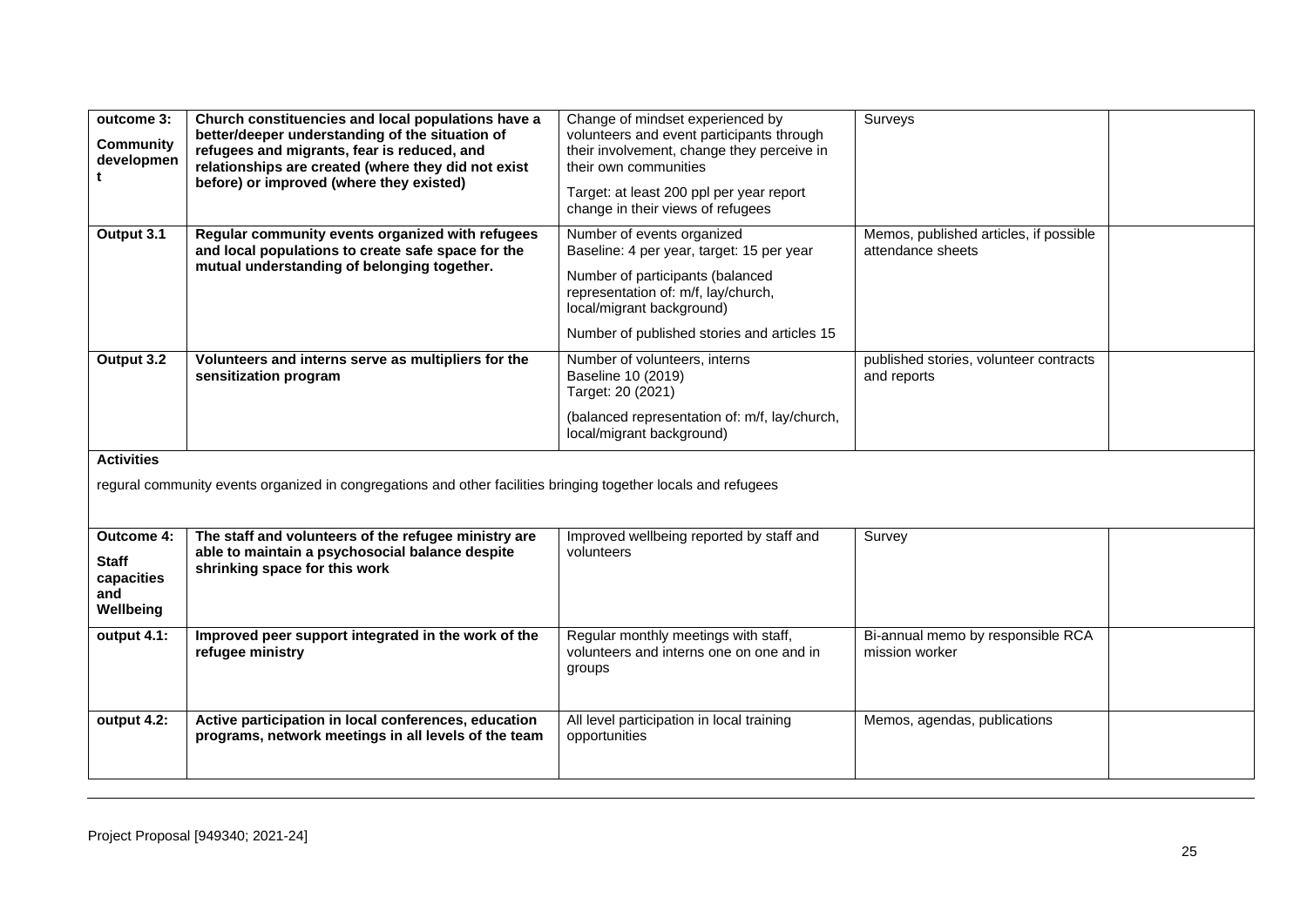### **Activities**

**-**regular group supervision aiming to create increased peer support

-one on one personal reflection on personal and professional development

-team building events and exercises

-participation on external trainings and conferences to ensure better professional development.